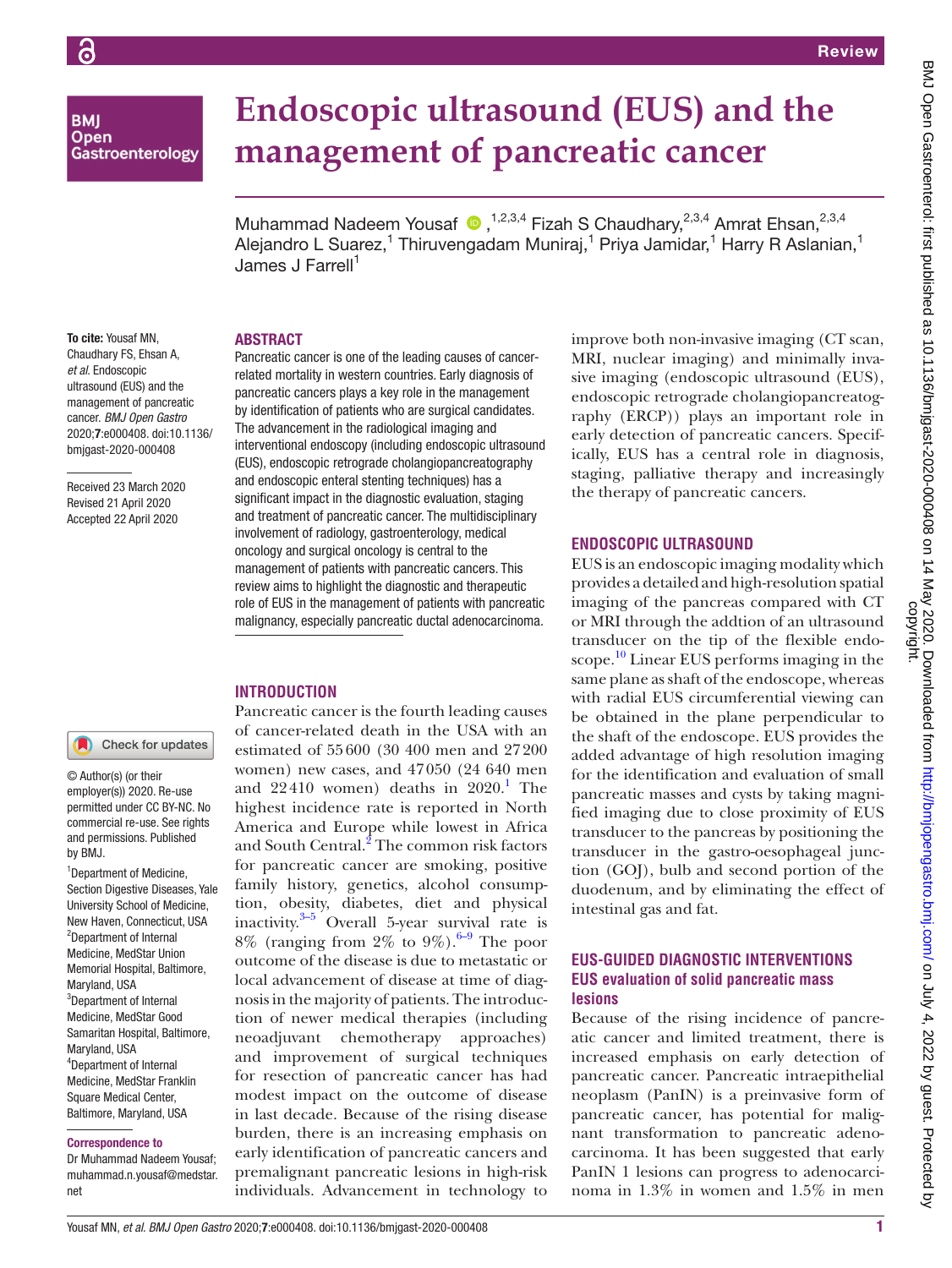BMJ Open Gastroenterol: first published as 10.1136/bmigast-2020-000408 on 14 May 2020. Downloaded from http://bmjopengastro.bmj.com/ on July 4, 2022 by guest. Protected by<br>copyright. BMJ Open Gastroenterol: first published as 10.1136/bmjgast-2020-000408 on 14 May 2020. Downloaded from <http://bmjopengastro.bmj.com/> 9. 2022 by guest. Protected by

over a lifetime period, and that more advanced PanIN 3 lesions can progress to adenocarcinoma over an estimated period of 12.3 years in women and 11.3 years in men.<sup>[11](#page-7-13)</sup> However, due to lack of optimum screening tests including the ability to visualize these PanIN lesions, early detection of pancreatic lesions is challenging. Pancreatic cancer screening of the general population is not recommended because of low disease prevalence.<sup>12</sup> The screening of high-risk populations including those with familial pancreatic cancer and those with known germline genetic mutations for the development of pancreatic cancers (eg, BRCA 2, BRCA1, p16) are the potential targets.<sup>13</sup> Non-invasive imaging (such as MRI and CT scan) and minimally invasive imaging with EUS are the main screening tools for these high-risk popu-lation.<sup>[14 15](#page-7-16)13 15–17</sup> Early data suggest a survival benefit to diagnosing early pancreatic cancer within these high surveillance programs.

EUS is more sensitive, specific and accurate in the detection of pancreatic lesions than high-quality crosssectional imaging. Numerous studies (n=23) have shown high sensitivity (92%–100%), specificity (89%–100%) and accuracy (86%–99%) of EUS in the detection of pancreatic malignancies which is higher than that of CT scan, particularly with small diameter pancreatic lesions [\(table](#page-1-0) 1).[10 18–40](#page-7-4) The additional advantages of EUS over cross-sectional images are especially for small pancreatic masses (0.5–2 cm) and the ability to perform EUS-guided fine needle aspiration (EUS-FNA) or fine needle biopsy (EUS-FNB) is helpful for confirmation of tissue diagnosis and staging of tumor (eg, by obtaining the biopsy of metastatic liver lesions and lymph nodes) $10^{41}$  ([table](#page-1-0) 1).

Identification of small pancreatic cancers is challenging in the presence of chronic pancreatitis where heterogeneous echogenicity of pancreatic tissue can mask hypoechoic malignant lesions which may result in

<span id="page-1-0"></span>

| Table 1 Prospective/retrospective studies on diagnostic performance of EUS versus CT for detection of pancreatic<br>malignancy |               |                         |                                            |                                            |                                                                 |  |  |  |
|--------------------------------------------------------------------------------------------------------------------------------|---------------|-------------------------|--------------------------------------------|--------------------------------------------|-----------------------------------------------------------------|--|--|--|
| <b>Study</b>                                                                                                                   | Year of study | Total no of<br>patients | <b>Sensitivity, EUS</b><br>versus $CT$ (%) | <b>Specificity, EUS</b><br>versus $CT$ (%) | <b>Accuracy, EUS</b><br>versus $CT$ (%)                         |  |  |  |
| Du et $al17$                                                                                                                   | 2017          | 68                      | 98 vs 73*                                  | <b>NA</b>                                  | <b>NA</b>                                                       |  |  |  |
| Kamata et al <sup>18</sup>                                                                                                     | 2014          | 35                      | 100 vs 56*                                 | 100 vs 100                                 | <b>NA</b>                                                       |  |  |  |
| Kitano et al <sup>19</sup>                                                                                                     | 2012          | 277                     | 91 vs 71*                                  | 94 vs 92                                   | <b>NA</b>                                                       |  |  |  |
| Sakamoto et al <sup>20</sup>                                                                                                   | 2008          | 156                     | 94 vs 50*                                  | <b>NA</b>                                  | <b>NA</b>                                                       |  |  |  |
| Jemma et al <sup>21</sup>                                                                                                      | 2008          | 42                      | 100 vs 88*                                 | 89 vs 83                                   | <b>NA</b>                                                       |  |  |  |
| Kitano et al <sup>22</sup>                                                                                                     | 2004          | 65                      | 95 vs 68*                                  | <b>NA</b>                                  | <b>NA</b>                                                       |  |  |  |
| Agarwal et al <sup>23</sup>                                                                                                    | 2004          | 81                      | 100 vs 75*                                 | <b>NA</b>                                  | 94 vs 74*                                                       |  |  |  |
| DeWitt et al <sup>9</sup>                                                                                                      | 2004          | 120                     | 98 vs 86*                                  | <b>NA</b>                                  | <b>NA</b>                                                       |  |  |  |
| Rivadeneira et al <sup>24</sup>                                                                                                | 2003          | 48                      | 100 vs 68*                                 | 75 vs 50*                                  | 98 vs 67*                                                       |  |  |  |
| Mertz et $al^{25}$                                                                                                             | 2000          | 35                      | 93 vs 53*                                  | <b>NA</b>                                  | 86 vs 49*                                                       |  |  |  |
| Gress et $al^{26}$                                                                                                             | 1999          | 151                     | 100 vs 74                                  | <b>NA</b>                                  | <b>NA</b>                                                       |  |  |  |
| Harrison et al <sup>27</sup>                                                                                                   | 1999          | 19                      | 100 vs 50*                                 | <b>NA</b>                                  | 98 vs 63*                                                       |  |  |  |
| Midwinter et al <sup>28</sup>                                                                                                  | 1999          | 48                      | 97 vs 76                                   | <b>NA</b>                                  | <b>NA</b>                                                       |  |  |  |
| Legmann et $al^{29}$                                                                                                           | 1998          | 30                      | 100 vs 92                                  | <b>NA</b>                                  | 93 vs 93                                                        |  |  |  |
| Sugiyama et al <sup>30</sup>                                                                                                   | 1997          | 54                      | 96 vs 89*                                  | <b>NA</b>                                  | <b>NA</b>                                                       |  |  |  |
| Howard et al <sup>31</sup>                                                                                                     | 1997          | 21                      | 75 vs 63 <sup>+</sup>                      | 77 vs 100+                                 | 76 vs 86+                                                       |  |  |  |
| Melzer et $al^{32}$                                                                                                            | 1996          | 12                      | 100 vs 83                                  | <b>NA</b>                                  | 100 vs 76                                                       |  |  |  |
| Nakaizumi et al <sup>33</sup>                                                                                                  | 1995          | 232                     | 94 vs 65*                                  | 97 vs 94                                   | 96 vs 88*                                                       |  |  |  |
| Marty et al <sup>34</sup>                                                                                                      | 1995          | 37                      | 92 vs 63                                   | <b>NA</b>                                  | <b>NA</b>                                                       |  |  |  |
| Müller et $al^{35}$                                                                                                            | 1994          | 49                      | 94 vs 69 <sup>+</sup>                      | 100 vs 64                                  | 96 vs 67                                                        |  |  |  |
| Palazzo et al <sup>37</sup>                                                                                                    | 1993          | 64                      | 96 vs 69 <sup>+</sup>                      | 73 vs 53                                   | 91 vs 66*                                                       |  |  |  |
| Yasuda et al <sup>38</sup>                                                                                                     | 1993          | 29                      | 100 vs 72+                                 | <b>NA</b>                                  | Duodenal Invasion:<br>83 vs 33<br>Gastric invasion: 79<br>vs 38 |  |  |  |
| Rösch et al <sup>39</sup>                                                                                                      | 1991          | 102                     | 99 vs 77                                   | 100 vs 53                                  | <b>NA</b>                                                       |  |  |  |

\*Statistically significant data.

†Statistics are not available.

EUS, endoscopic ultrasound; NA, not applicable.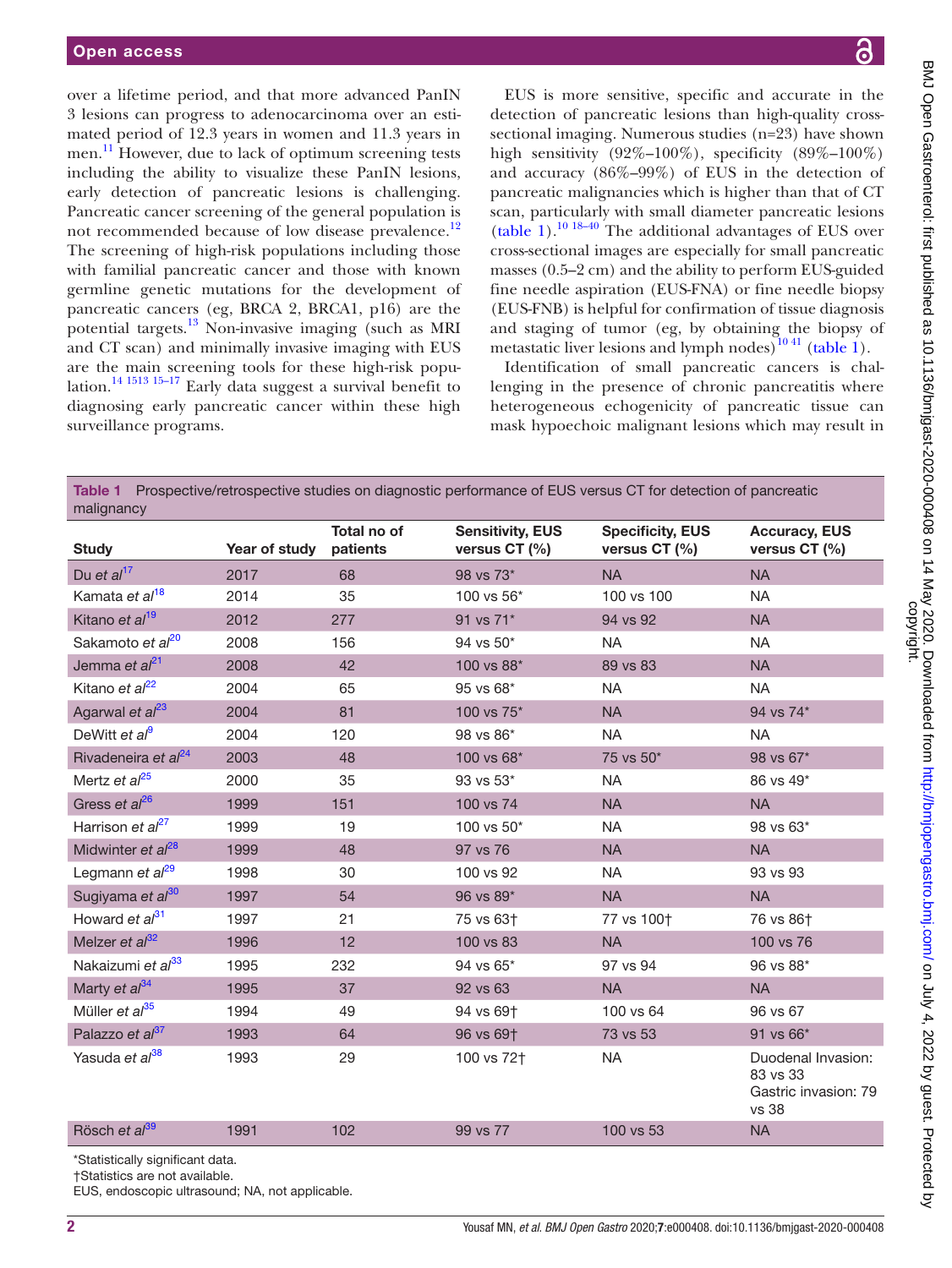missed diagnosis.<sup>[41](#page-8-15)</sup> Patients with chronic pancreatitis are at increased risk of developing pancreatic cancer. EUS imaging finding supporting a diagnosis of pancreatic cancer in the setting of chronic pancreatitis are mass size above 2cm, irregular dilation of the main pancreatic duct and branch duct, vascularity of mass, absence of cysts within mass and presence of lymphadenopathy and vascular invasion.<sup>[42 43](#page-8-16)</sup>

To discriminate pancreatic cancers from inflammatory pancreatic masses, conventional EUS evaluation alone is often not enough despite high sensitivity and specificity over cross-sectional imaging. The introduction of contrast-enhanced (CE) EUS and EUS elastography may improve the evaluation of pancreatic cancers even in the presence of concomitant autoimmune pancreatitis (AIP) or chronic pancreatitis. $44$  CE-EUS is a technique which combines high-resolution endoscopy ultrasound waves with intravenous contrast. CE-EUS generates an acoustic signal when ultrasound waves interact with oscillating microbubbles in the intravenous contrast. These acoustic signals help in the assessment of vascularity of pancreatic masses in addition to providing information about echogenicity of lesions. CE-EUS features such as isoenhancement or hypoenhancement, arterial irregularity and absent venous vasculature within a mass favours pancreatic ductal adenocarcinoma (PDAC) while hyperenhanced lesions with the preserved architecture of both arterial and venous microvasculature indicate chronic pancreatitis.[45–47](#page-8-18) CE-EUS can reliably differentiate pancreatitis from pancreatic cancer with sensitivity, specificity, positive predictive value and negative predictive value) of  $91\%$ ,  $93\%$ ,  $100\%$  and  $88\%$  respectively.<sup>[48 49](#page-8-19)</sup> It also helps in differentiating pancreatic cystic lesions such as serous cystadenoma (enhancement of intracystic septation), mucinous cystic neoplasm (MCN) (irregular enhancement of intralesional septum and nodule), malignancy intraductal papillary mucinous neoplasms (IPMN) (invasive and papillary mural nodule) and benign IPMN (polypoidal non-invasive papillary nodule).[45 47](#page-8-18) A metaanalysis on 19 studies has shown pooled sensitivity 91%, specificity 86% for the diagnosis of focal pancreatic masses or PDAC.<sup>[50](#page-8-20)</sup>

Elastography is a newer non-invasive technique to evaluate stiffness (elasticity) of soft tissue. EUS transducer sends a shearing wave through the pancreas and generates an elastogram by calculating velocity faced by shearing wave while passing through soft tissue. EUS elastography works as an adjunct to EUS-FNA which may help in the differentiation of malignant from non-malignant masses. The diagnostic yield of EUS elastography in the differentiation of solid pancreatic cancers is variable, with three meta-analyses showing a 95%–97%pooled sensitivity and 67%–76% specificity. $5\overline{1}$ –53

An algorithm for the evaluation and management of patients with suspected pancreatic adenocarcinoma based on current guidelines is shown in [figure](#page-2-0) 1.<sup>15</sup> EUS-FNA should be performed whenever possible for resectable pancreatic cancers to rule out alternative diagnosis.



<span id="page-2-0"></span>**Figure 1** Algorithm for the evaluation and management of patients with suspected pancreatic adenocarcinoma (courtesy of American society of gastrointestinal endoscopy (ASGE) practice guidelines). EUS, endoscopic ultrasound; ERCP, endoscopic retrograde cholangiopancreatography; FNA, fine-needle aspiration.

It could be difficult to differentiate from pancreatic neoplasm and to confirm tissue diagnosis if needed in patients who are unresectable. In addition, having a tissue diagnosis of PDAC for resectable disease allows for possible neoadjuvant therapy options.

#### **EUS evaluation of pancreatic cystic lesions**

**ERCP** with

brushings and Bx, or surgery

neoadiuvant

therapy

With the advancement of cross-sectional imaging, the detection rate of incidental pancreatic cyst has increased. The most common incidental pancreatic cystic lesions include mucinous cysts (eg, MCN and IPMNs) pseudocysts and serous cystadenomas.<sup>54</sup> Mucinous cystic lesions (which are considered premalignant and occasionally malignant) need to be differentiated from nonmucinous lesions, as they often carry different prognoses and management. EUS and cross-sectional imaging both MRI/CT scans are generally considered to be complimentary for the evaluation of pancreatic cysts. Although MRI is considered superior in the evaluation of pancreatic cystic lesions, a distinct advantage of EUS (especially with improved image resolution) is the ability to sample pancreatic cyst fluid for both cytology and tumor markers including carcinoembryonic antigen (CEA) and DNA mutational analysis.<sup>55-59</sup> Under current guidelines, EUS is increasingly reserved for pancreatic cysts with high-risk stigmata or worrisome features where it may impact on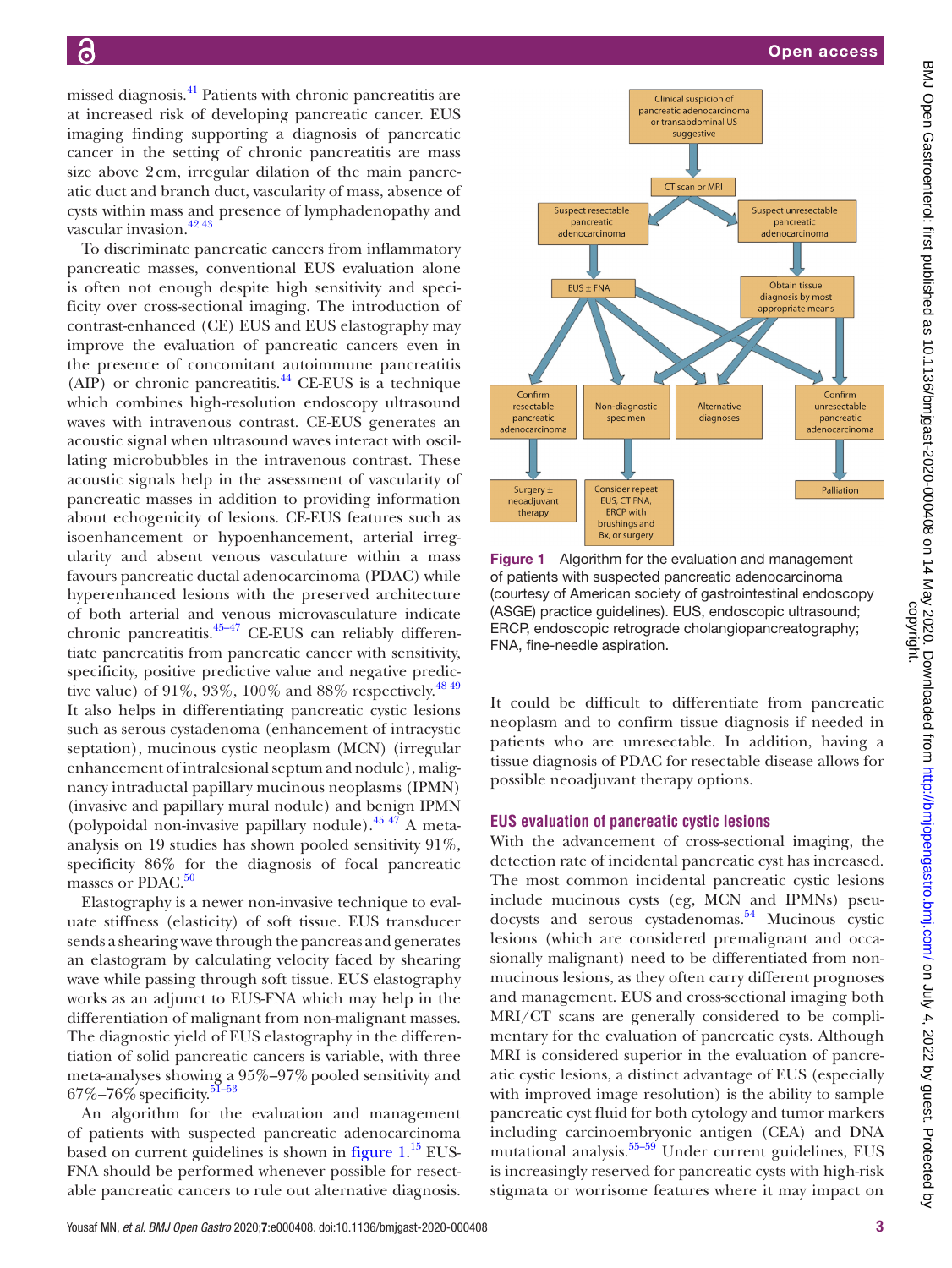diagnostic workup as well as stratifying patients for either surveillance or surgical resection. $1660$ 

#### **Staging of pancreatic cancers**

EUS is a useful modality for the staging of pancreatic cancers in patients with suspected malignancy and assisting in determining surgically resectable lesions. Due to their widespread availability and non-invasive nature, imaging with CT or MRI remains the first-line imaging of choice to perform staging of pancreatic malignancy. For example, advanced cross-sectional imaging from a multidetector CT allows the acquisition of pancreatic arterial phase, pancreatic parenchymal phase and portal venous phase imaging. Pancreatic parenchymal phase and portal venous phase are very useful tools in the identification and precise preoperative vascular staging of pancreatic cancers. [61](#page-8-24) However, EUS is still an effective tool for evaluation of vascular invasion of tumor, for example, portal vein, superior mesenteric artery (SMA) and superior mesenteric vein notably in patients with small size tumor and in those who cannot undergo CE CT or MRI due to other medical reasons[.62 63](#page-8-25) EUS also provides additional objective data on perivascular cuffing, assessment of liver masses and local lymph nodes for the staging of pancreatic cancers, especially in individuals who have undergone prior chemotherapy treatment.<sup>41 64</sup>

#### **EUS-guided FNA**

#### Indications

While CT and MRI imaging may identify a pancreatic mass and strongly suggest an underlying malignancy, pathological diagnosis is necessary to determine the benign or malignant nature of the mass. In the era prior to EUS, the tissue diagnosis of pancreatic masses used to be established by acquisition of tissue specimen by abdominal ultrasound, or CT-guided percutaneous biopsy, or ERCP-guided bile duct brush cytology, or on surgical exploration. The sensitivity of ERCP brush cytology is approximately 30% in the diagnosis of pancreatic malignancy.<sup>65</sup> The utility of this approach is limited due to high rate of post ERCP pancreatitis and technical difficulty in obtaining cytology sample espe-cially in case of benign stricture of the pancreatic duct.<sup>[65](#page-8-26)</sup> Currently, EUS-FNA biopsy is preferred over these other methods to obtain tissue and for establishing a diagnosis of pancreatic cancer. In case of pancreatic cystic lesions, EUS-FNA helps to distinguish pancreatic cysts with malignant potential (eg, MCN and IPMN) from other cystic lesions without malignant potential (eg, serous cystadenoma). Cyst fluid analysis for cytology, mucin containing goblet cells, tumor markers (CEA), DNA genetic mutation analysis (K-ras), and amylase may help to establish the diagnosis of pancreatic cystic lesions. Recent developments allow for the acquisition of cyst wall tissue by using a through-the-needle biopsy with moray forceps, in addition to the use of through-the-needle confocal microscope probes.

#### Technical feasibility considerations

EUS-FNA is the technique to obtain tissue for cytological evaluation which can be performed with a linear echoendoscope to target the pancreatic lesion under direct visualization. Tissue acquisition from uncinate, head and neck lesions can be performed by positioning endoscope in the duodenal bulb or second portion of duodenum while tissue from neck, body and tail lesions can be acquired by positioning endoscope in GOJ or proximal stomach. EUS-guided FNA needle targets the pancreatic lesion under direct visualization. Obtaining tissue sample from different areas of the pancreatic lesion is recommended by inserting the needle in a fanning fashion to maximise the yield of biopsy.<sup>[66 67](#page-8-27)</sup> Inserting FNA needle to target lesion closer to EUS probe is recommended for technical feasibility as the trajectory of needle may not be modified for distant lesions. $68\frac{69}{9}$  Although there is a risk of needle tract seeding with EUS-FNA, this is often not a concern when the subsequent surgical management includes resection of the pancreatic head.<sup>[70](#page-8-29)</sup>

#### **Safety**

EUS-FNA confers several advantages in the evaluation of pancreatic masses including the ability to target small lesions due to high-resolution imaging in close proximity to the pancreas, less risk to puncturing the intervening organs, avoidance of needle tract tumor seeding and overall cost-effectiveness particularly by avoiding unnecessary additional procedures. The rate of EUS-FNAassociated complications such as pancreatitis, infection, intestinal perforation, biliary peritonitis and malignant seeding is low as compared with other modalities.<sup>65</sup> The overall complication rate of EUS-FNA is 2.5% which ensures diagnostic safety of this approach. The risk of pancreatitis ranges from 0.3% to 0.9% with EUS-FNA which is significantly lower than ERCP-guided brush cytology  $0\%-21.5\%$  and percutaneous biopsies  $4\%$ .<sup>[65 71](#page-8-26)</sup> The risk of malignant peritoneal seeding is very low with EUS-FNA 2.2% as compared with percutaneous biopsy 16.3%.[72](#page-8-30)

#### **Accuracy**

The diagnostic accuracy of EUS-FNA is high for establishing a diagnosis of pancreatic malignancy. EUS-FNA yields an accuracy of 85%–92%, sensitivity of 80%–95% and specificity of 92%–100% in diagnosing pancreatic malignancy.<sup>73-76</sup> Several confounding factors such as tumor consistency, needle diameter, number of passes and availability of on-site cytopathologist can affect the diagnostic yield of EUS-FNA. Although the size of EUS-FNA needles varies from 19 to 25 gauge (G), however, most endosonographers use either 25 G or 22 G needles with the dedicated acquisition of tissue for making diagnosis of malignant lesions. A meta-analysis showed a higher yield for 25 G needles for diagnosis of pancreatic cancers with pooled sensitivity of 93% and specificity of 97% as compared with 22 G needle with 85% sensitivity and 99% specificity. $\frac{77}{2}$  While there is conflicting information about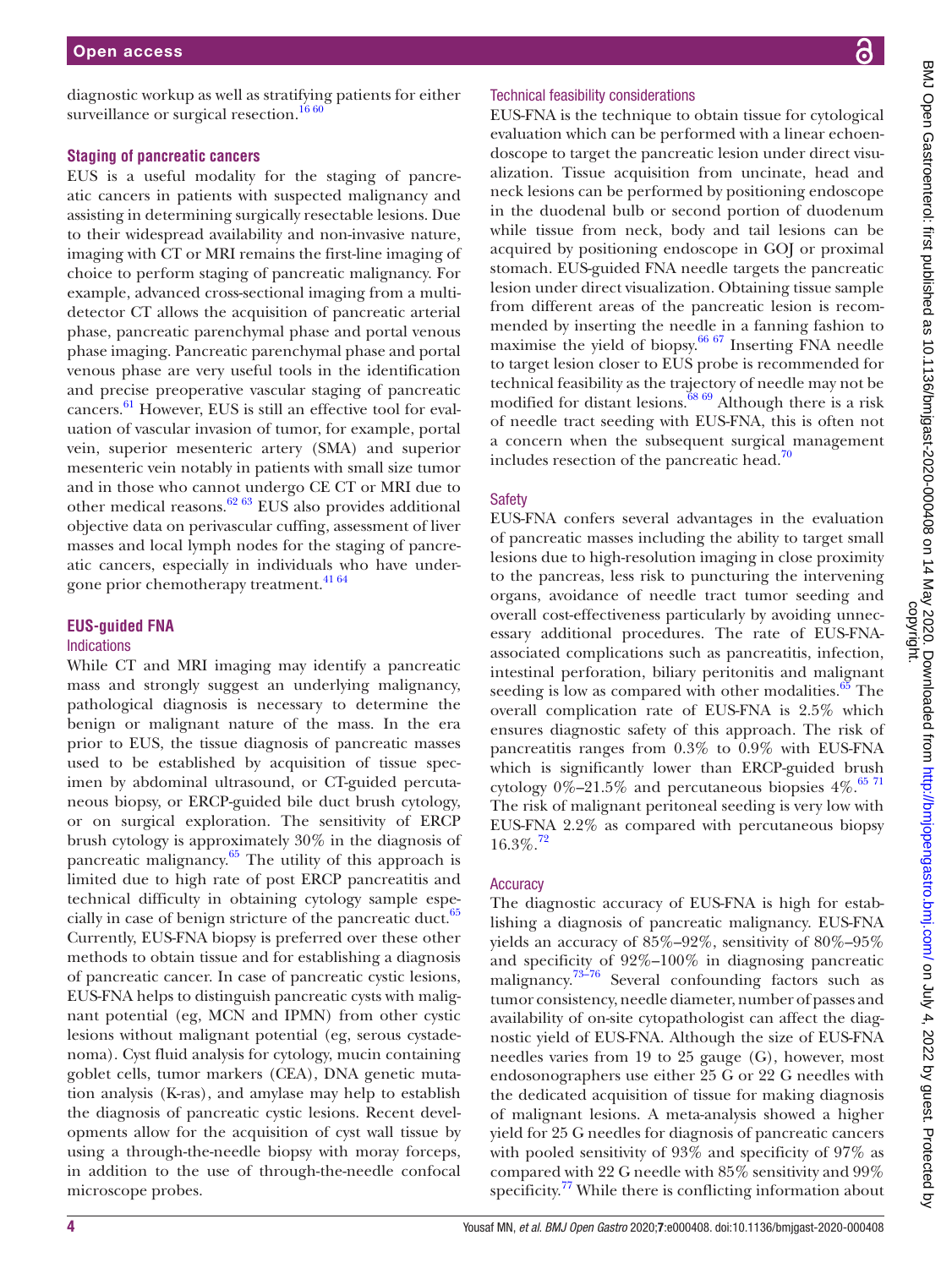<span id="page-4-0"></span>

| RCT comparing EUS-FNA and EUS-FNB for diagnosis of pancreatic cancers<br>Table 2 |                  |                         |                                                  |                                             |                                             |  |  |  |  |
|----------------------------------------------------------------------------------|------------------|-------------------------|--------------------------------------------------|---------------------------------------------|---------------------------------------------|--|--|--|--|
| <b>Study</b>                                                                     | Year of<br>study | Total no of<br>patients | Accuracy/diagnostic yield,<br>FNA versus FNB (%) | <b>Sensitivity, FNA</b><br>versus $FNB$ (%) | <b>Specificity, FNA</b><br>versus $FNB$ (%) |  |  |  |  |
| Cheng et $al^{80}$                                                               | 2018             | 408                     | 80 vs 91.4*                                      | <b>NA</b>                                   | <b>NA</b>                                   |  |  |  |  |
| Van Riet et al <sup>82</sup>                                                     | 2019             | 608                     | 87 vs 78*                                        | 90 vs $82*$                                 | 96 vs 91                                    |  |  |  |  |
| Wang et al <sup>83</sup>                                                         | 2016             | 408                     | 80 vs 93                                         | <b>NA</b>                                   | <b>NA</b>                                   |  |  |  |  |
| Vanbiervliet et al <sup>81</sup>                                                 | 2014             | 80                      | 92.5 vs 90                                       | <b>NA</b>                                   | <b>NA</b>                                   |  |  |  |  |
| Lee et $al^{84}$                                                                 | 2014             | 118                     | 94.8 vs 98.3                                     | 94.6 vs 98.2                                | 100 ys 100                                  |  |  |  |  |
| Strand et al <sup>85</sup>                                                       | 2014             | 32                      | 93.8 vs 28.1*                                    | <b>NA</b>                                   | <b>NA</b>                                   |  |  |  |  |

\*Statistically significant data.

EUS, endoscopic ultrasound; FNA, fine-needle aspiration; FNB, fine-needle biopsy; NA, not applicable; RCT, randomised control trial.

the yield of needle size, the added advantage of smaller gauge needles exhibit less risk of bleeding and easy penetration through desmoplastic tissues. The utilization of rapid on-site evaluation (ROSE) of cytology specimens has significantly reduced the need for multiple needle passed for making a diagnosis whereby the presence of an on-site cytopathologist advises about specimen adequacy and real-time diagnosis during the procedure. Multiple studies have shown an increase in the diagnostic yield of this approach by 10%–30% with an accuracy of 93.3%–96.8%, sensitivity of 88.6%–96.2% and specificity of 99%–100%.[78–81](#page-9-8)

#### **Endoscopic ultrasound fine needle biopsy** Indications

Differentiating pancreatic malignancy from AIP, chronic pancreatitis and pancreatic lymphoma or tuberculosis may be challenging because EUS-FNA may not provide sufficient tissue for molecular and histological evalua-tion of malignancy.<sup>[82](#page-9-3)</sup> EUS-FNB provides core tissue with preserved architecture of desmoplastic stroma and glandular tissues to establish histological diagnosis of PDAC and to differentiate malignancy from AIP, chronic pancreatitis, pancreatic lymphoma or tuberculosis. In addition, it may provide additional tissue for molecular profiling (such as immunohistochemistry, DNA sequencing or RNA-based marker studies) and when morphological retention of tissue architecture is needed for establishing diagnosis and management.

#### Technical feasibility considerations

EUS-FNB is a technique similar to EUS-FNA to acquire tissue for histological evaluation. There are various types of FNB needles including a Fork tip, a Franseen tip and a side opening needle which are designed to obtain a core sample from the target tissue. The Fork tip needle design has an additional sharp tip while the Franseen needle has three cutting edges. A recent randomised control trial (RCT) and a meta-analysis on 21 studies showed no significant difference in diagnostic yield of Franseen tip needle 92.7%–94% as compared with Fork tip FNB needle  $98\%$ .<sup>[83 84](#page-9-4)</sup> Only one RCT showed higher diagnostic yield of 19G FNB needle 89.5%, compared with 22G needle  $82.5\%$  and  $25$  G needle  $63\%$ .<sup>[85](#page-9-7)</sup> The selection

of FNB needle is based on cost of needle and physicians preference without compromising diagnostic accuracy of procedure.

#### **Safety**

The safety profile EUS-FNB is comparable with EUS-FNA. EUS-FNB appears to be a cost-effective approach, which provides adequate tissue sample with fewer needle passes to establish diagnosis.<sup>86 87</sup> Whereas initially EUS-FNB was being used as salvage procedure in case of unsatisfactory FNA sampling for making diagnosis, more recently FNB is replacing FNA for tissue acquisition and may completely eradicate the need for ROSE.<sup>[87](#page-9-10)</sup> A meta-analysis has shown pooled diagnostic yield of FNB without and with ROSE and found no difference between two approaches 95.9% vs 93.7%, respectively.<sup>84</sup> This approach may ultimately cut down the procedural time, hospital cost and minimise resource utilization.

#### **Accuracy**

The accuracy of EUS-FNB is promising in the diagnosis of pancreatic malignancy when higher tissue cellularity and core histological sample is required. A recent study showed 90% accuracy of FNB using the Franseen biopsy needle.<sup>88</sup> It provides a dedicated tissue sample for molecular profiling and preserves structural integrity for histological analysis. A multicentre RCT showed 91.4% accuracy of FNB samples as compared with FNA sample 80% for the diagnosis of pancreatic masses, while no difference was found in the diagnostic yield of non-pancreatic masses.<sup>89</sup> Another meta-analysis on 11 studies has shown higher accuracy of FNB (OR: 1.62) for diagnosis of solid pancreatic cancers as opposed to FNA.<sup>84</sup> There was no difference in rate of complications and technical success between two approaches. Several RCTs have shown the superiority of FNB over FNA to diagnose pancreatic cancers while some RCT showed no difference in diagnostic accuracy, sensitivity and specificity between two techniques  $(\text{table 2})$ .<sup>89–94</sup>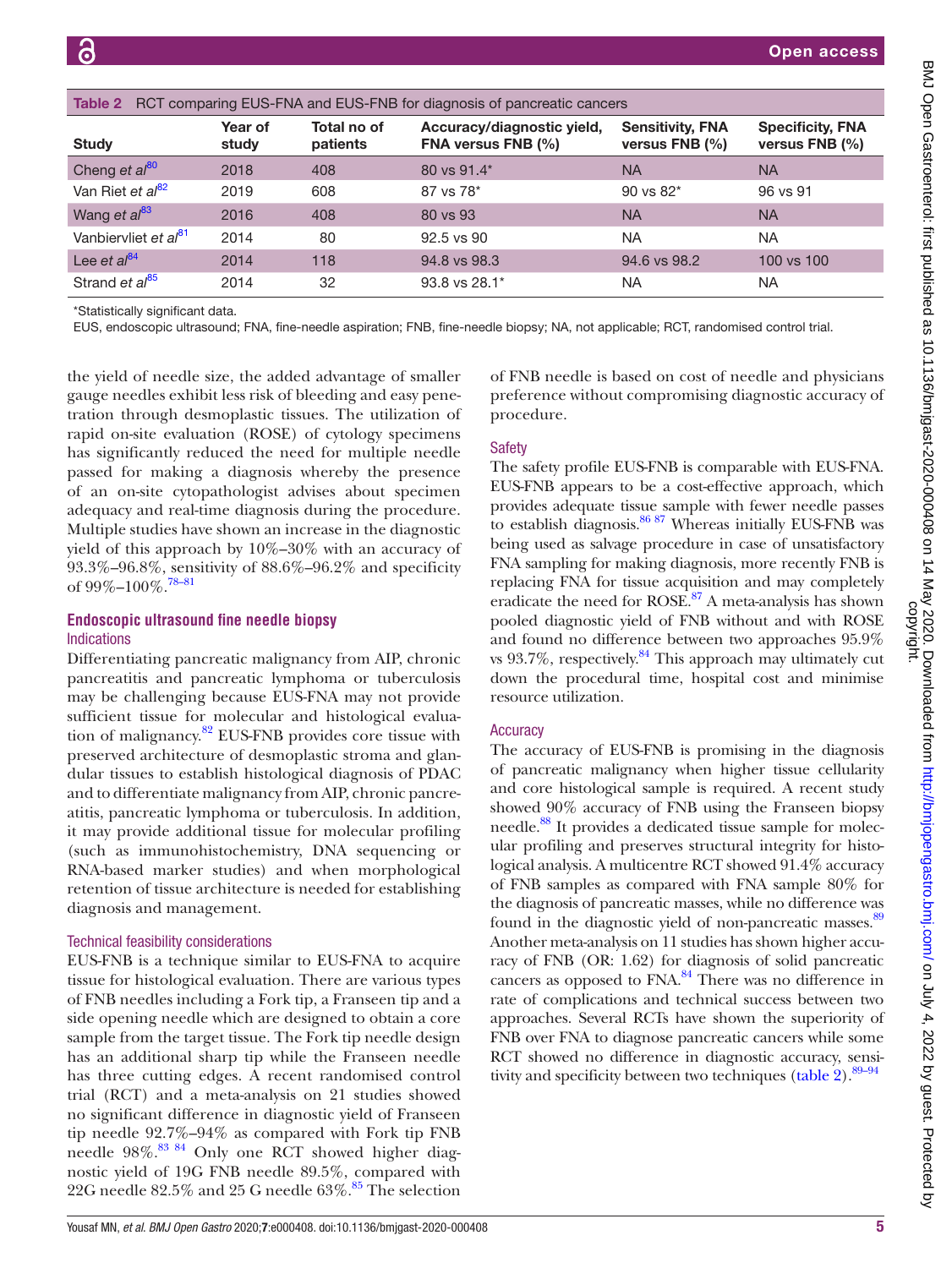#### **EUS-guided therapeutic interventions Endoscopic ultrasound-guided biliary drainage** Indications

In current practice, the most commonly used method for biliary drainage (BD) in the setting of pancreatic malignancy is ERCP-guided drainage which typically shows an excellent success rate of over  $90\%$ .<sup>[95](#page-9-13)</sup> BD with ERCP is challenging in cases of benign or malignant stricture of oesophagus or duodenum, anatomic or pathological abnormality of ampulla (such as malignant infiltration of ampulla or periampullary diverticulum), and in case of altered anatomy of gastrointestinal tract after bariatric gastric bypass surgeries. Due to difficult access to the ampulla, percutaneous transhepatic BD (PTBD) or surgical decompression are alternative procedures of choice after failed ERCP. The associated morbidities (such as risk of bleeding, infections, cholangitis, pancreatitis, catheter dislocation and bile leak) are high with these procedures (up to  $33\%$ ).<sup>96 97</sup> The failure rate of ERCP BD is  $3\%$ -10% specifically due to ampullary infiltration of pancreatic cancers. $\frac{98}{8}$  $\frac{98}{8}$  $\frac{98}{8}$  Currently, there is increasing use of EUS-BD in these patients.<sup>[98](#page-9-15)</sup>

#### Technical feasibility considerations

EUS-BD can be performed with either intrahepatic or extrahepatic techniques depending on the patient's anatomy and technical feasibility. The intrahepatic techniques are EUS-guided hepaticogastrostomy with antegrade stent placement where the tip of EUS scope is positioned along the lesser curvature of the stomach to visualize dilated left hepatic duct. Under EUS and fluoroscopic guidance, a 19–22 G transgastric needles inserted into the lumen of the left hepatic duct. The needle track is dilated over the guidewire with a 6.5 Fr cystotome to create a hepatogastric fistula and a fully covered self-expanding metal stent or lumen apposing metal stent (LAMS) can be placed for biliary decompression. A transpapillary stent could be deployed with antegrade advancement of the wire or with an EUS-guided rendezvous (EUS-RV) technique. In EUS-RV, a dilated biliary duct is punctured with a 19G needle, the guidewire is advanced through needle into duodenal lumen in an antegrade fashion and finally, retrograde cannulation of common bile duct (CBD) is performed with ERCP duodenoscope using the EUS directed guidewire.<sup>95 99</sup> The extrahepatic techniques include EUS-guided choledochoduodenostomy where the dilated CBD can be visualized by positioning tip of EUS scope in the duodenal bulb or antrum. After inserting a 19 G transduodenal needle into CBD, needle track is created over 0.035 inch guidewire and transluminal or transpapillary stent is deployed. $9599$  Metal stent are preferred over plastic stents due to better safety profile, less risk of stent-related complications[.100](#page-9-16)

#### Safety

EUS-BD is an emerging technique with both technical and functional success rate over  $90\%$ .<sup>[101 102](#page-9-17)</sup> The technical

and clinical success rates of EUS-BD and ERCP-BD are comparable, however, the advantages of EUS-BD over ERCP-BD are lower adverse outcomes with low risk of postprocedure pancreatitis, longer stent patency with decreased reintervention need and increased quality of life.[37 103 104](#page-8-12) After failed ERCP, EUS-BD is a promising salvage technique due to high technical feasibility and low risk of complications compared with PTBD and surgical biliary decompression. The overall reported risk of complications due to EUS-BD is  $5\%$ -10%.<sup>[101](#page-9-17)</sup> A meta-analysis on 42 studies showed complications associated with EUS-BD are bile leakage 4.03%, haemorrhage 4.03%, perforation 3.02%, migration of stent 2.68%, infections 1.26%–2.43%and postprocedure pain  $1.51\%$ .<sup>[100 102 105 106](#page-9-16)</sup> The utility of metal stents has significantly reduced stent-related complications of BD. When comparing intrahepatic with extrahepatic biliary decompression, there is no difference in success rate (90.4% vs 84.3%) and overall outcome  $(32.6\% \text{ vs } 35.6\%)$  between two approaches.<sup>[106](#page-9-18)</sup>

#### **Accuracy**

The efficacy and technical success rate of EUS-BD is improving. The rate of complications can be reduced by performing this procedure in expert centres. The long learning curve of this technique is directly associated with low rates of complications and high success rate.<sup>101 107 108</sup> A group of 40 international experts suggested that EUS-BD should be performed by an expert endoscopist who master the EUS and ERCP techniques and has at least 4–5 years of experience (approximately 200–300 EUS and ERCP annually) with success rate over 95% for standard ERCP. $109$  Currently, there are no significant data on the accuracy of EUS-BD due to limited use of this technique as ERCP-BD is still the first-line procedure of choice for biliary decompression whenever possible. Further RCTs are required to determine further safety and accuracy of EUS-BD. The selection of intrahepatic or extrahepatic techniques is based on the patient's clinical presentation, anatomical location of pathologic lesions and preference of endoscopist.

#### **Endoscopic ultrasound-fine needle injection** Indications

EUS-fine needle injection (FNI) is a rapidly emerging technique to deliver implants and injections into pancreatic lesions under direct EUS visualization. The preoperative EUS-guided injection of dyes to tattoo tumor is increasingly used for localization of operable pancreatic lesions. EUS-guided implantation of fiducial markers into the tumor enables targeted radiation therapy to the pancreatic tumors. Similarly, the direct injection of certain antitumor agents into the tumor may provide localized chemotherapy. The advantage of localised chemotherapy is to expose targeted lesion with high concentration of chemotherapeutic agents while minimising the risk of systemic toxicities.<sup>110</sup>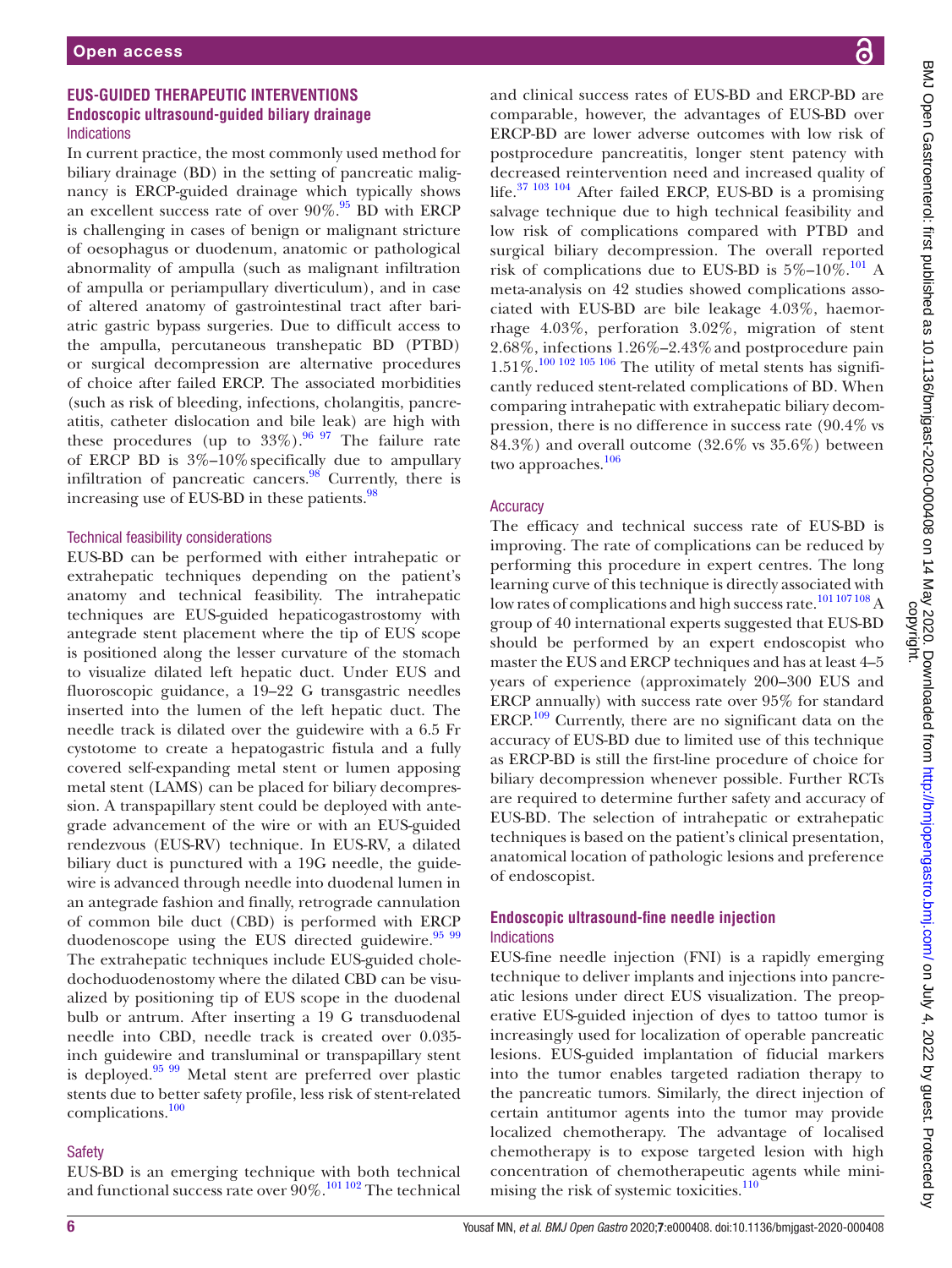#### Open access

Technical feasibility considerations

A 19G or 22G fine needle is inserted into the targeted lesions under direct EUS visualization. EUS-guided fine needle tattooing (EUS-FNT) is usually performed by injecting 2–5mL sterile dye (carbon particles, indocyanine or India ink) into normal pancreatic tissue 2cm away from tumor margins.<sup>111 112</sup> A number of EUS-FNI agents, including ethanol, antitumor adenovirus vector (ONYX-015, TNFerade,), antitumor therapy (dendritic cells), gemcitabine, paclitaxel, have been experimentally used in humans with similar techniques. Additionally, EUS-guided placement of fiducial markers directly into pancreatic tumors, may be useful in radiation treatment planning.

#### Safety and accuracy

EUS-FNI is a very safe and minimally invasive method for both therapeutic and diagnostic interventions in the management of pancreatic cancers. The advantage of preoperative EUS-FNT is accurate identification of small pancreatic tumors during surgical resection which results in limited resection of pancreatic tissue, shorter operative time and fewer surgical complications.<sup>112</sup> The technical success rate of EUS-brachytherapy (placement of radioactive seeds directly into the pancreas) is  $85\%$ -100%.<sup>[113 114](#page-9-23)</sup> EUS-guided brachytherapy, have shown an improvement in pain symptoms but not overall survival.<sup>110 115</sup> 116

#### **EUS-guided celiac plexus neurolysis and celiac plexus block**

The injection of nerve-blocking agents using the celiac plexus neurolysis (CPN) plays an important role in the management of palliative pain in unresectable pancreatic cancers.

#### Indications

Pain management in pancreatic cancers is sometimes challenging in cases of inadequate pain control with nonnarcotic medications and contraindications to opioid therapy. EUS-guided CPN is a well-accepted nonpharmacological treatment option for pain management to improve quality of life. In patients with unresectable pancreatic cancers, EUS-CPN is associated with better pain control and reduction in the consumption of opioids.<sup>[117](#page-9-24)</sup>

#### Technical feasibility considerations

The celiac plexus is located below the diaphragm adjacent to the anterolateral aspect of the celiac trunk. EUS identifies the location of the celiac plexus at the junction between the celiac trunk and aorta. There are two types of endoscopic approaches for performing CPN including 'central' and 'bilateral' techniques. A linear echoendoscope is positioned in the body of the stomach to identify abdominal aorta. The echoendoscope traces the aorta down to the celiac trunk. In the central approach, the needle is directed centrally at the junction of aorta and the celiac artery. In the bilateral approach, the echoendoscope is rotated clockwise to advance the needle adjacent to the celiac artery to the point of origin of SMA from

aorta. A 10mL of 0.25% bupivacaine is injected adjacent and anterior to the celiac artery depending on abovementioned approaches. This is followed by the injection of neurolytic agents either 10mL of dehydrated 98% alcohol or phenol. A dedicated 20 G needle with multiple side holes assists in the effective spread of injecting agents into the celiac plexus is available. The needle should be flushed with 3mL of normal saline before withdrawal to prevent postprocedural abdominal pain secondary to the seeding of neurolytic agent in the needle track.

#### Safety and accuracy

EUS-guided CPN is a relatively safe alternative than CT or fluoroscopically guided plexus neurolysis in the management of pancreatic cancer pain. A meta-analysis on pain management in pancreatic cancer patients showed a longterm success rate of 72% with EUS-CPN and is a reasonable option for patients with tolerance to narcotic analgesics.<sup>118</sup> Another meta-analyses including 17 studies have shown 80.12% pooled pain relief related to pancreatic cancers with EUS-CPN techniques.<sup>119</sup> The pain-relieving effect of the bilateral technique is long-lasting and much higher 84.54% than central technique  $45.99\%$ .<sup>[119](#page-10-0)</sup> Overall EUS-CPN and EUS-celiac plexus block (CPB) are safe, and effective palliative methods in pancreatic cancers which allow the patients to cut-down their narcotics and improve their pain control. Moreover, the injection on both sides of the celiac artery had a higher pain-relieving success rate compared with injection on one side (85% vs 46%). The reported rate of complications is 2%–7% with EUS-CPB while up to 21% with EUS-CPN which is relatively lower than other modalities. $120$  The most common transient complications are local pain (36%), hypoten-sion (33%) and diarrhea (23.4%).<sup>[120 121](#page-10-1)</sup>

#### **Role of EUS in gastric outlet obstruction** Indications

Pancreatic cancers are associated with gastric outlet obstruction (GOO) in approximately 10%–20% patients.[122 123](#page-10-2) The progression of primary pancreatic tumor causes GOO due to extrinsic duodenal compression in most cases. Nausea, nonbilious vomiting, symptoms of malnutrition and dehydration are the initial symptoms of GOO. The quality of life in these patients is poor due to malnourishment and pancreatic cancer pain. The goal of palliative treatment is to relieve symptoms of GOO and improve nutritional status. Typically, palliative treatment of malignant GOO has been performed with established methods including open or laparoscopic surgical gastrojejunostomy (GJ) and duodenal stenting. Recently established minimal invasive endoscopic techniques including EUS-GJ are novel and promising modalities in the management of GOO.

#### Technical feasibility considerations

EUS-GJ is technically challenging than conventional duodenal stenting and should be performed by the expert therapeutic endoscopist. In the direct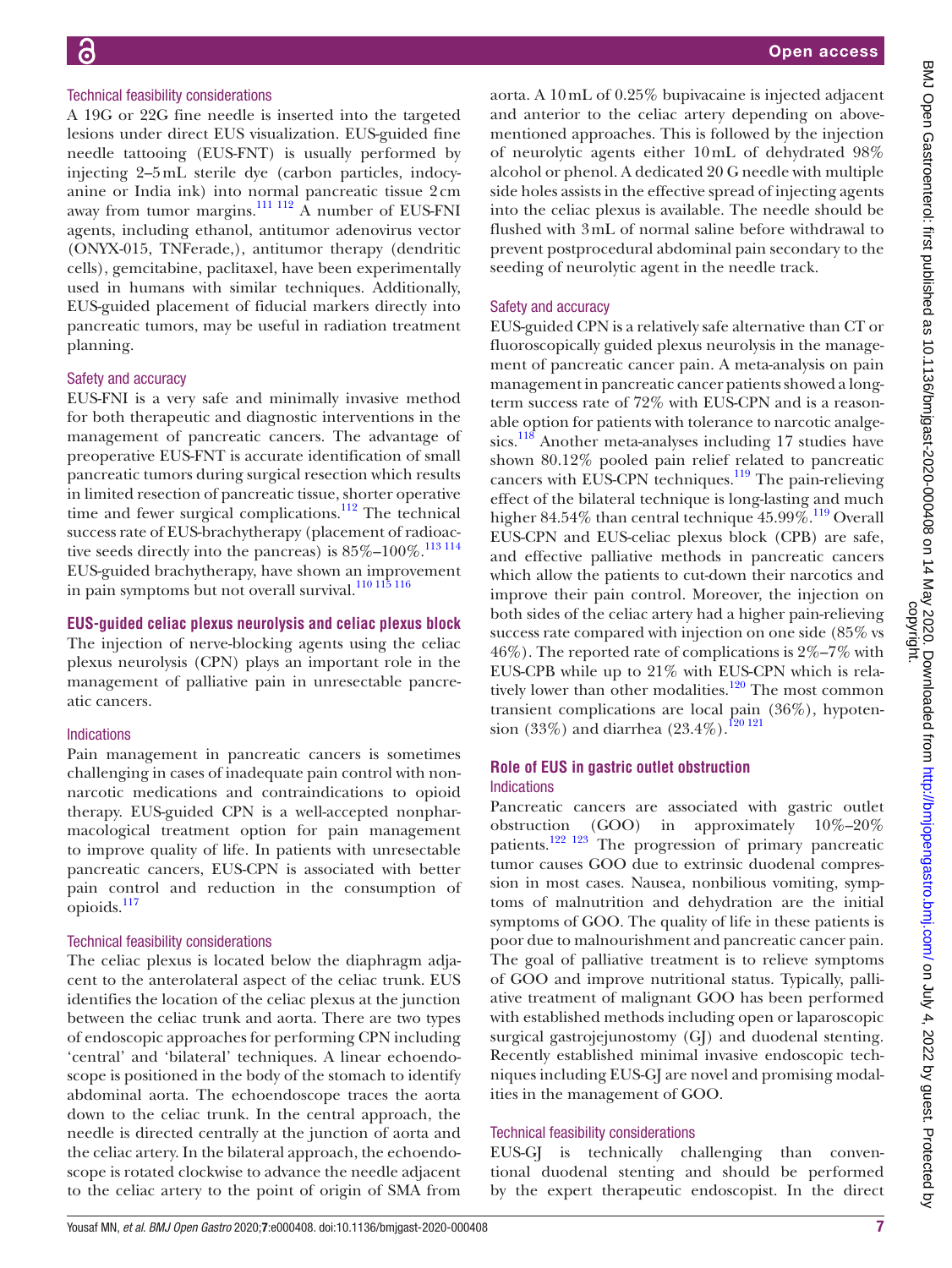EUS-gastroenterostomy (GE) approach, a therapeutic forward-viewing echoendoscope is used to fill small bowel with mixture of saline, contrast and methylene blue. A transgastric 19 G needle is used to puncture small bowel distal to GOO. The needle position is confirmed with the aspiration of blue-tinged fluid and enterogram. After withdrawing the needle, a cautery assisted LAMS is deployed across small bowel and gastric body.<sup>124</sup> A balloon-assisted GE is another approach of EUS-GJ in which a guide-wire is placed across the GOO, followed by inflation of the balloon with contrast fluid. The contrast filled balloon is then punctured with EUS-guided 19 G needle transgastrically. A guidewire is then advanced into small bowel followed by deployment of LAMS to create gastroenterostomy[.124](#page-10-3)

#### Safety and accuracy

EUS-GJ is a safe modality in the management of malignant GOO. These minimally invasive techniques offer the potential benefits of surgical bypass with higher technical success (90%–100%), clinical success rates (80%–95%) and low risk of adverse events or procedural complications.<sup>124–128</sup> The reported complications of EUS-GJ are perforation, peritonitis, haemorrhage and luminal obstruction of the stent due to food impaction. EUS-GE should be avoided in patients with perigastric varices and those with massive ascites due to increased risk of bleeding, peritonitis and leakage or anastomotic dehiscence. A recent meta-analysis including 12 studies showed adverse events in 12% of patients while 9% of patients showed recurrent symptoms requiring reinter-vention.<sup>[128](#page-10-4)</sup>

#### **Conclusion**

EUS plays an important role in the evaluation of pancreatic masses and in determination of the accurate stage of pancreatic cancers by providing cytological and histological confirmation. Additionally, EUS-guided therapeutic interventions are promising modalities providing effective BD particularly in individuals where ERCP is not feasible. Further RCTs are needed to establish further validations of newer endoscopic techniques for the management of pancreatic malignancy.

Twitter Muhammad Nadeem Yousaf [@M\\_Nadeem\\_Yousaf](https://twitter.com/M_Nadeem_Yousaf)

Contributors MNY: Manuscript writing and overall data collection. FSC, AE, ALS, TM, PJ andHRA: Review of manuscript and data and proofreading. JF: Manuscript supervision.

Funding The authors have not declared a specific grant for this research from any funding agency in the public, commercial or not-for-profit sectors.

Competing interests None declared.

Patient consent for publication Not required.

Provenance and peer review Commissioned; externally peer reviewed.

Data availability statement Data are available in a public, open access repository. This is a review article and all data are available online.

Open access This is an open access article distributed in accordance with the Creative Commons Attribution Non Commercial (CC BY-NC 4.0) license, which permits others to distribute, remix, adapt, build upon this work non-commercially, and license their derivative works on different terms, provided the original work is properly cited, appropriate credit is given, any changes made indicated, and the use is non-commercial. See:<http://creativecommons.org/licenses/by-nc/4.0/>.

#### ORCID iD

Muhammad Nadeem Yousaf <http://orcid.org/0000-0002-7979-8929>

#### <span id="page-7-0"></span>**REFERENCES**

- 1 Siegel RL, Miller KD, Jemal A. Cancer statistics, 2018. *[CA Cancer J](http://dx.doi.org/10.3322/caac.21442)  [Clin](http://dx.doi.org/10.3322/caac.21442)* 2018;68:7–30.
- <span id="page-7-1"></span>2 Ilic M, Ilic I. Epidemiology of pancreatic cancer. *[World J](http://dx.doi.org/10.3748/wjg.v22.i44.9694)  [Gastroenterol](http://dx.doi.org/10.3748/wjg.v22.i44.9694)* 2016;22:9694–705.
- <span id="page-7-2"></span>3 Parkin DM, Boyd L, Walker LC. 16. The fraction of cancer attributable to lifestyle and environmental factors in the UK in 2010. *[Br J Cancer](http://dx.doi.org/10.1038/bjc.2011.489)* 2011;105 Suppl 2:S77–81.
- 4 Willett WC. Diet and cancer. *[Oncologist](http://dx.doi.org/10.1634/theoncologist.5-5-393)* 2000;5:393–404.
- 5 Bosetti C, Bertuccio P, Negri E, *et al*. Pancreatic cancer: overview of descriptive epidemiology. *[Mol Carcinog](http://dx.doi.org/10.1002/mc.20785)* 2012;51:3–13.
- <span id="page-7-3"></span>6 Sant M, Aareleid T, Berrino F, *et al*. EUROCARE-3: survival of cancer patients diagnosed 1990-94--results and commentary. *[Ann](http://dx.doi.org/10.1093/annonc/mdg754)  [Oncol](http://dx.doi.org/10.1093/annonc/mdg754)* 2003;14 Suppl 5:v61–118.
- 7 Coleman MP, Forman D, Bryant H, *et al*. Cancer survival in Australia, Canada, Denmark, Norway, Sweden, and the UK, 1995-2007 (the International cancer benchmarking partnership): an analysis of population-based cancer registry data. *[Lancet](http://dx.doi.org/10.1016/S0140-6736(10)62231-3)* 2011;377:127–38.
- 8 Siegel RL, Miller KD, Jemal A. Cancer statistics, 2016. *[CA Cancer J](http://dx.doi.org/10.3322/caac.21332)  [Clin](http://dx.doi.org/10.3322/caac.21332)* 2016;66:7–30.
- <span id="page-7-12"></span>9 DeWitt J, Devereaux B, Chriswell M, *et al*. Comparison of endoscopic ultrasonography and multidetector computed tomography for detecting and staging pancreatic cancer. *[Ann](http://dx.doi.org/10.7326/0003-4819-141-10-200411160-00006)  [Intern Med](http://dx.doi.org/10.7326/0003-4819-141-10-200411160-00006)* 2004;141:753–63.
- <span id="page-7-4"></span>10 Peters MLB, Eckel A, Mueller PP, *et al*. Progression to pancreatic ductal adenocarcinoma from pancreatic intraepithelial neoplasia: results of a simulation model. *[Pancreatology](http://dx.doi.org/10.1016/j.pan.2018.07.009)* 2018;18:928–34.
- <span id="page-7-13"></span>11 Unger K, Mehta KY, Kaur P, *et al*. Metabolomics based predictive classifier for early detection of pancreatic ductal adenocarcinoma. *[Oncotarget](http://dx.doi.org/10.18632/oncotarget.25212)* 2018;9:23078–90.
- <span id="page-7-14"></span>12 Canto MI, Harinck F, Hruban RH, *et al*. International cancer of the pancreas screening (CAPS) Consortium Summit on the management of patients with increased risk for familial pancreatic cancer. *[Gut](http://dx.doi.org/10.1136/gutjnl-2012-303108)* 2013;62:339–47.
- <span id="page-7-15"></span>13 Chari ST, Kelly K, Hollingsworth MA, *et al*. Early detection of sporadic pancreatic cancer: summative review. *[Pancreas](http://dx.doi.org/10.1097/MPA.0000000000000368)* 2015;44:693–712.
- <span id="page-7-16"></span>14 , Eloubeidi MA, Decker GA, *et al*, ASGE Standards of Practice Committee. The role of endoscopy in the evaluation and management of patients with solid pancreatic neoplasia. *[Gastrointest Endosc](http://dx.doi.org/10.1016/j.gie.2015.09.009)* 2016;83:17–28.
- <span id="page-7-17"></span>15 Tanaka M, Fernández-Del Castillo C, Kamisawa T, *et al*. Revisions of international consensus Fukuoka guidelines for the management of IPMN of the pancreas. *[Pancreatology](http://dx.doi.org/10.1016/j.pan.2017.07.007)* 2017;17:738–53.
- <span id="page-7-18"></span>16 Vege SS, Ziring B, Jain R, *et al*. American gastroenterological association Institute guideline on the diagnosis and management of asymptomatic neoplastic pancreatic cysts. *[Gastroenterology](http://dx.doi.org/10.1053/j.gastro.2015.01.015)* 2015;148:819–22.
- <span id="page-7-5"></span>17 Du C, Chai N-L, Linghu E-Q, *et al*. Comparison of endoscopic ultrasound, computed tomography and magnetic resonance imaging in assessment of detailed structures of pancreatic cystic neoplasms. *[World J Gastroenterol](http://dx.doi.org/10.3748/wjg.v23.i17.3184)* 2017;23:3184–92.
- <span id="page-7-6"></span>18 Kamata K, Kitano M, Kudo M, *et al*. Value of EUS in early detection of pancreatic ductal adenocarcinomas in patients with intraductal papillary mucinous neoplasms. *[Endoscopy](http://dx.doi.org/10.1055/s-0033-1353603)* 2014;46:22–9.
- <span id="page-7-7"></span>19 Kitano M, Kudo M, Yamao K, *et al*. Characterization of small solid tumors in the pancreas: the value of contrast-enhanced harmonic endoscopic ultrasonography. *[Am J Gastroenterol](http://dx.doi.org/10.1038/ajg.2011.354)* 2012;107:303–10.
- <span id="page-7-8"></span>20 Sakamoto H, Kitano M, Suetomi Y, *et al*. Utility of contrastenhanced endoscopic ultrasonography for diagnosis of small pancreatic carcinomas. *[Ultrasound Med Biol](http://dx.doi.org/10.1016/j.ultrasmedbio.2007.09.018)* 2008;34:525–32.
- <span id="page-7-9"></span>21 Jemaa Y, Houissa F, Trabelsi S, *et al*. Endoscopic ultrasonography versus helical CT in diagnosis and staging of pancreatic cancer. *[Tunis Med](http://www.ncbi.nlm.nih.gov/pubmed/http://www.ncbi.nlm.nih.gov/pubmed/19476136)* 2008;86:346–9.
- <span id="page-7-10"></span>22 Kitano M, Kudo M, Maekawa K, *et al*. Dynamic imaging of pancreatic diseases by contrast enhanced coded phase inversion harmonic ultrasonography. *[Gut](http://dx.doi.org/10.1136/gut.2003.029934)* 2004;53:854–9.
- <span id="page-7-11"></span>23 Agarwal B, Abu-Hamda E, Molke KL, *et al*. Endoscopic ultrasound-guided fine needle aspiration and multidetector spiral CT in the diagnosis of pancreatic cancer. *[Am J Gastroenterol](http://dx.doi.org/10.1111/j.1572-0241.2004.04177.x)* 2004;99:844–50.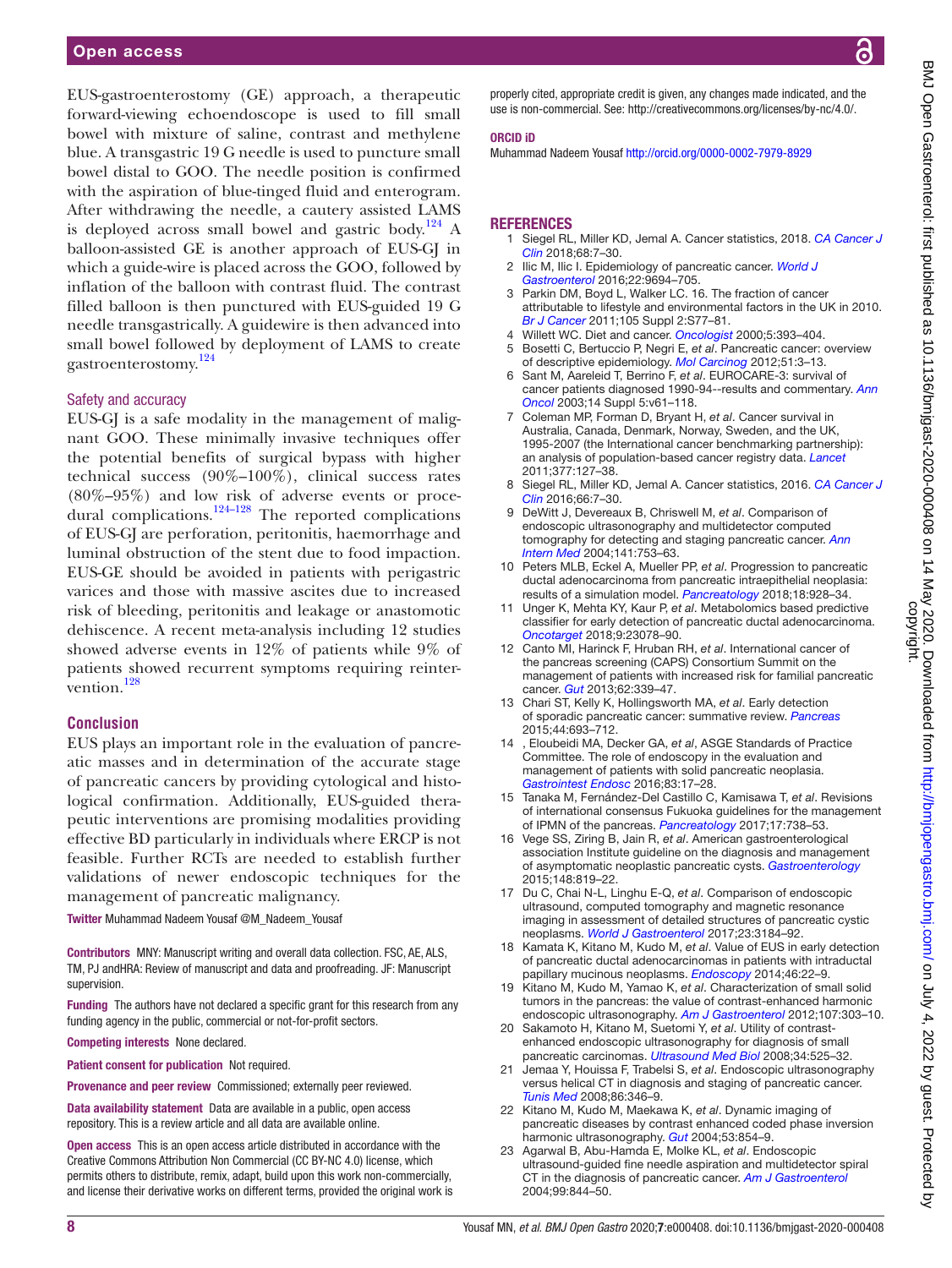- <span id="page-8-0"></span>24 Rivadeneira DE, Pochapin M, Grobmyer SR, *et al*. Comparison of linear array endoscopic ultrasound and helical computed tomography for the staging of periampullary malignancies. *[Ann](http://dx.doi.org/10.1245/aso.2003.03.555)  [Surg Oncol](http://dx.doi.org/10.1245/aso.2003.03.555)* 2003;10:890–7.
- <span id="page-8-1"></span>25 Mertz HR, Sechopoulos P, Delbeke D, *et al*. EUS, PET, and CT scanning for evaluation of pancreatic adenocarcinoma. *[Gastrointest](http://dx.doi.org/10.1067/mge.2000.107727) [Endosc](http://dx.doi.org/10.1067/mge.2000.107727)* 2000;52:367–71.
- <span id="page-8-2"></span>26 Gress FG, Hawes RH, Savides TJ, *et al*. Role of EUS in the preoperative staging of pancreatic cancer: a large single-center experience. *[Gastrointest Endosc](http://dx.doi.org/10.1016/s0016-5107(99)70159-8)* 1999;50:786–91.
- <span id="page-8-3"></span>27 Harrison JL, Millikan KW, Prinz RA, *et al*. Endoscopic ultrasound for diagnosis and staging of pancreatic tumors. *[Am Surg](http://dx.doi.org/10.1016/s0016-5085(98)85653-9)* 1999;65:659–64.
- <span id="page-8-4"></span>28 Midwinter MJ, Beveridge CJ, Wilsdon JB, *et al*. Correlation between spiral computed tomography, endoscopic ultrasonography and findings at operation in pancreatic and ampullary tumours. *[Br J Surg](http://dx.doi.org/10.1046/j.1365-2168.1999.01042.x)* 1999;86:189–93.
- <span id="page-8-5"></span>29 Legmann P, Vignaux O, Dousset B, *et al*. Pancreatic tumors: comparison of Dual-phase helical CT and endoscopic sonography. *[AJR Am J Roentgenol](http://dx.doi.org/10.2214/ajr.170.5.9574609)* 1998;170:1315–22.
- <span id="page-8-6"></span>30 Sugiyama M, Hagi H, Atomi Y, *et al*. Diagnosis of portal venous invasion by pancreatobiliary carcinoma: value of endoscopic ultrasonography. *[Abdom Imaging](http://dx.doi.org/10.1007/s002619900227)* 1997;22:434–8.
- <span id="page-8-7"></span>31 Howard TJ, Chin AC, Streib EW, *et al*. Value of helical computed tomography, angiography, and endoscopic ultrasound in determining resectability of periampullary carcinoma. *[Am J Surg](http://dx.doi.org/10.1016/s0002-9610(97)00132-3)* 1997;174:237–41.
- <span id="page-8-8"></span>32 Melzer E, Avidan B, Heyman Z, *et al*. Preoperative assessment of blood vessel involvement in patients with pancreatic cancer. *[Isr J](http://www.ncbi.nlm.nih.gov/pubmed/http://www.ncbi.nlm.nih.gov/pubmed/8960077)  [Med Sci](http://www.ncbi.nlm.nih.gov/pubmed/http://www.ncbi.nlm.nih.gov/pubmed/8960077)* 1996;32:1086–8.
- <span id="page-8-9"></span>33 Nakaizumi A, Uehara H, Iishi H, *et al*. Endoscopic ultrasonography in diagnosis and staging of pancreatic cancer. *[Dig Dis Sci](http://dx.doi.org/10.1007/bf02064392)* 1995;40:696–700.
- <span id="page-8-10"></span>34 Marty O, Aubertin JM, Bouillot JL, *et al*. [Prospective comparison of ultrasound endoscopy and computed tomography in the assessment of locoregional invasiveness of malignant ampullar and pancreatic tumors verified surgically]. *[Gastroenterol Clin Biol](http://www.ncbi.nlm.nih.gov/pubmed/http://www.ncbi.nlm.nih.gov/pubmed/7750710)* 1995;19:197–203.
- <span id="page-8-11"></span>35 Müller MF, Meyenberger C, Bertschinger P, *et al*. Pancreatic tumors: evaluation with endoscopic us, CT, and MR imaging. *[Radiology](http://dx.doi.org/10.1148/radiology.190.3.8115622)* 1994;190:745–51.
- 36 Bang JY, Navaneethan U, Hasan M, *et al*. Stent placement by EUS or ERCP for primary biliary decompression in pancreatic cancer: a randomized trial (with videos). *[Gastrointest Endosc](http://dx.doi.org/10.1016/j.gie.2018.03.012)* 2018;88:9–17.
- <span id="page-8-12"></span>37 Palazzo L, Roseau G, Gayet B, *et al*. Endoscopic ultrasonography in the diagnosis and staging of pancreatic adenocarcinoma. Results of a prospective study with comparison to ultrasonography and CT scan. *[Endoscopy](http://dx.doi.org/10.1055/s-2007-1010273)* 1993;25:143–50.
- <span id="page-8-13"></span>Yasuda K, Mukai H, Nakajima M, et al. Staging of pancreatic carcinoma by endoscopic ultrasonography. *[Endoscopy](http://dx.doi.org/10.1055/s-2007-1010274)* 1993;25:151–5.
- <span id="page-8-14"></span>39 Rösch T, Lorenz R, Braig C, *et al*. Endoscopic ultrasound in pancreatic tumor diagnosis. *[Gastrointest Endosc](http://dx.doi.org/10.1016/s0016-5107(91)70729-3)* 1991;37:347–52.
- 40 He X-K, Ding Y, Sun L-M. Contrast-Enhanced endoscopic ultrasound for differential diagnosis of pancreatic cancer: an updated meta-analysis. *[Oncotarget](http://dx.doi.org/10.18632/oncotarget.18915)* 2017;8:66392–401.
- <span id="page-8-15"></span>41 Sarno A, Tedesco G, De Robertis R, *et al*. Pancreatic cystic neoplasm diagnosis: role of imaging. *[Endosc Ultrasound](http://dx.doi.org/10.4103/eus.eus_38_18)* 2018;7:297–300.
- <span id="page-8-16"></span>42 Canto MI, Hruban RH, Fishman EK, *et al*. Frequent detection of pancreatic lesions in asymptomatic high-risk individuals. *[Gastroenterology](http://dx.doi.org/10.1053/j.gastro.2012.01.005)* 2012;142:796–804.
- 43 Das KK, Early D. Pancreatic cancer screening. *[Curr Treat Options](http://dx.doi.org/10.1007/s11938-017-0149-8)  [Gastroenterol](http://dx.doi.org/10.1007/s11938-017-0149-8)* 2017;15:562-575.
- <span id="page-8-17"></span>44 Eshleman JR, Norris AL, Sadakari Y, *et al*. Kras and guanine nucleotide-binding protein mutations in pancreatic juice collected from the duodenum of patients at high risk for neoplasia undergoing endoscopic ultrasound. *[Clin Gastroenterol Hepatol](http://dx.doi.org/10.1016/j.cgh.2014.11.028)* 2015;13:963–9.
- <span id="page-8-18"></span>45 Kanda M, Knight S, Topazian M, *et al*. Mutant Gnas detected in duodenal collections of secretin-stimulated pancreatic juice indicates the presence or emergence of pancreatic cysts. *[Gut](http://dx.doi.org/10.1136/gutjnl-2012-302823)* 2013;62:1024–33.
- 46 Tanaka M, Heckler M, Liu B, *et al*. Cytologic analysis of pancreatic juice increases specificity of detection of malignant IPMN-A systematic review. *[Clin Gastroenterol Hepatol](http://dx.doi.org/10.1016/j.cgh.2018.12.034)* 2019;17:2199–211.
- 47 European Study Group on Cystic Tumours of the Pancreas. European evidence-based guidelines on pancreatic cystic neoplasms. *[Gut](http://dx.doi.org/10.1136/gutjnl-2018-316027)* 2018;67:789–804.
- <span id="page-8-19"></span>48 Kongkam P, Ang TL, Vu CKF, *et al*. Current status on the diagnosis and evaluation of pancreatic tumor in Asia with particular emphasis

on the role of endoscopic ultrasound. *[J Gastroenterol Hepatol](http://dx.doi.org/10.1111/jgh.12198)* 2013;28:924–30.

- 49 Perez-Johnston R, Sainani NI, Sahani DV. Imaging of chronic pancreatitis (including groove and autoimmune pancreatitis). *[Radiol](http://dx.doi.org/10.1016/j.rcl.2012.03.005)  [Clin North Am](http://dx.doi.org/10.1016/j.rcl.2012.03.005)* 2012;50:447–66.
- <span id="page-8-20"></span>50 Brand B, Pfaff T, Binmoeller KF, *et al*. Endoscopic ultrasound for differential diagnosis of focal pancreatic lesions, confirmed by surgery. *[Scand J Gastroenterol](http://dx.doi.org/10.1080/003655200750056736)* 2000;35:1221–8.
- <span id="page-8-21"></span>51 Dewitt J, Devereaux BM, Lehman GA, *et al*. Comparison of endoscopic ultrasound and computed tomography for the preoperative evaluation of pancreatic cancer: a systematic review. *[Clin Gastroenterol Hepatol](http://dx.doi.org/10.1016/j.cgh.2006.02.020)* 2006;4:717–25.
- 52 Zhang Y, Huang J, Chen M, *et al*. Preoperative vascular evaluation with computed tomography and magnetic resonance imaging for pancreatic cancer: a meta-analysis. *[Pancreatology](http://dx.doi.org/10.1016/j.pan.2012.03.057)* 2012;12:227–33.
- 53 Chaudhary V, Bano S. Imaging of the pancreas: recent advances. *[Indian J Endocrinol Metab](http://dx.doi.org/10.4103/2230-8210.83060)* 2011;15:S25–32.
- <span id="page-8-22"></span>54 Rafique A, Freeman S, Carroll N. A clinical algorithm for the assessment of pancreatic lesions: utilization of 16- and 64-section multidetector CT and endoscopic ultrasound. *[Clin Radiol](http://dx.doi.org/10.1016/j.crad.2007.05.006)* 2007;62:1142–53.
- <span id="page-8-23"></span>55 Korc P, Sherman S. Ercp tissue sampling. *[Gastrointest Endosc](http://dx.doi.org/10.1016/j.gie.2016.04.039)* 2016;84:557–71.
- 56 Savides TJ. Tricks for improving EUS-FNA accuracy and maximizing cellular yield. *[Gastrointest Endosc](http://dx.doi.org/10.1016/j.gie.2008.12.018)* 2009;69:S130–3.
- 57 Varadarajulu S, Bang JY, Hebert-Magee S. Assessment of the technical performance of the flexible 19-gauge EUS-FNA needle. *[Gastrointest Endosc](http://dx.doi.org/10.1016/j.gie.2012.04.455)* 2012;76:336–43.
- 58 Artifon ELA, Guedes HG, Cheng S. Maximizing the diagnostic yield of endoscopic ultrasound-guided fine-needle aspiration biopsy. *[Gastroenterology](http://dx.doi.org/10.1053/j.gastro.2017.08.058)* 2017;153:881–5.
- Yousaf MN, Cai G, Aslanian HR. EUS evaluation of liver lesions. *[VideoGIE](http://dx.doi.org/10.1016/j.vgie.2017.09.012)* 2018;3:31–3.
- 60 Minaga K, Takenaka M, Katanuma A, *et al*. Needle tract seeding: an overlooked rare complication of endoscopic ultrasound-guided fine-needle aspiration. *[Oncology](http://dx.doi.org/10.1159/000481235)* 2017;93 Suppl 1:107–12.
- <span id="page-8-24"></span>61 Eloubeidi MA, Tamhane A, Varadarajulu S, *et al*. Frequency of major complications after EUS-guided FNA of solid pancreatic masses: a prospective evaluation. *[Gastrointest Endosc](http://dx.doi.org/10.1016/j.gie.2005.05.024)* 2006;63:622–9.
- <span id="page-8-25"></span>62 Micames C, Jowell PS, White R, *et al*. Lower frequency of peritoneal carcinomatosis in patients with pancreatic cancer diagnosed by EUS-guided FNA vs. percutaneous FNA. *[Gastrointest](http://dx.doi.org/10.1016/s0016-5107(03)02009-1) [Endosc](http://dx.doi.org/10.1016/s0016-5107(03)02009-1)* 2003;58:690–5.
- 63 Hewitt MJ, McPhail MJW, Possamai L, *et al*. EUS-guided FNA for diagnosis of solid pancreatic neoplasms: a meta-analysis. *[Gastrointest Endosc](http://dx.doi.org/10.1016/j.gie.2011.08.049)* 2012;75:319–31.
- 64 Puli SR, Bechtold ML, Buxbaum JL, *et al*. How good is endoscopic ultrasound-guided fine-needle aspiration in diagnosing the correct etiology for a solid pancreatic mass?: a meta-analysis and systematic review. *[Pancreas](http://dx.doi.org/10.1097/MPA.0b013e3182546e79)* 2013;42:20–6.
- <span id="page-8-26"></span>65 Raut CP, Grau AM, Staerkel GA, *et al*. Diagnostic accuracy of endoscopic ultrasound-guided fine-needle aspiration in patients with presumed pancreatic cancer. *[J Gastrointest Surg](http://dx.doi.org/10.1016/S1091-255X(02)00150-6)* 2003;7:118–28.
- <span id="page-8-27"></span>66 Mohammad Alizadeh AH, Shahrokh S, Hadizadeh M, *et al*. Diagnostic potency of EUS-guided FNA for the evaluation of pancreatic mass lesions. *[Endosc Ultrasound](http://dx.doi.org/10.4103/2303-9027.175879)* 2016;5:30–4.
- 67 Madhoun MF, Wani SB, Rastogi A, *et al*. The diagnostic accuracy of 22-gauge and 25-gauge needles in endoscopic ultrasound-guided fine needle aspiration of solid pancreatic lesions: a meta-analysis. *[Endoscopy](http://dx.doi.org/10.1055/s-0032-1325992)* 2013;45:86–92.
- <span id="page-8-28"></span>68 Itoi T, Tsuchiya T, Itokawa F, *et al*. Histological diagnosis by EUSguided fine-needle aspiration biopsy in pancreatic solid masses without on-site cytopathologist: a single-center experience. *[Dig](http://dx.doi.org/10.1111/j.1443-1661.2011.01142.x)  [Endosc](http://dx.doi.org/10.1111/j.1443-1661.2011.01142.x)* 2011;23 Suppl 1:34–8.
- 69 Hébert-Magee S, Bae S, Varadarajulu S, *et al*. The presence of a cytopathologist increases the diagnostic accuracy of endoscopic ultrasound-guided fine needle aspiration cytology for pancreatic adenocarcinoma: a meta-analysis. *[Cytopathology](http://dx.doi.org/10.1111/cyt.12071)* 2013;24:159–71.
- <span id="page-8-29"></span>70 Iglesias-Garcia J, Dominguez-Munoz JE, Abdulkader I, *et al*. Influence of on-site cytopathology evaluation on the diagnostic accuracy of endoscopic ultrasound-guided fine needle aspiration (EUS-FNA) of solid pancreatic masses. *[Am J Gastroenterol](http://dx.doi.org/10.1038/ajg.2011.119)* 2011;106:1705–10.
- 71 Koul A, Baxi AC, Shang R, *et al*. The efficacy of rapid on-site evaluation during endoscopic ultrasound-guided fine needle aspiration of pancreatic masses. *[Gastroenterol Rep](http://dx.doi.org/10.1093/gastro/gox017)* 2018;6:45–8.
- <span id="page-8-30"></span>72 van Heerde MJ, Biermann K, Zondervan PE, *et al*. Prevalence of autoimmune pancreatitis and other benign disorders in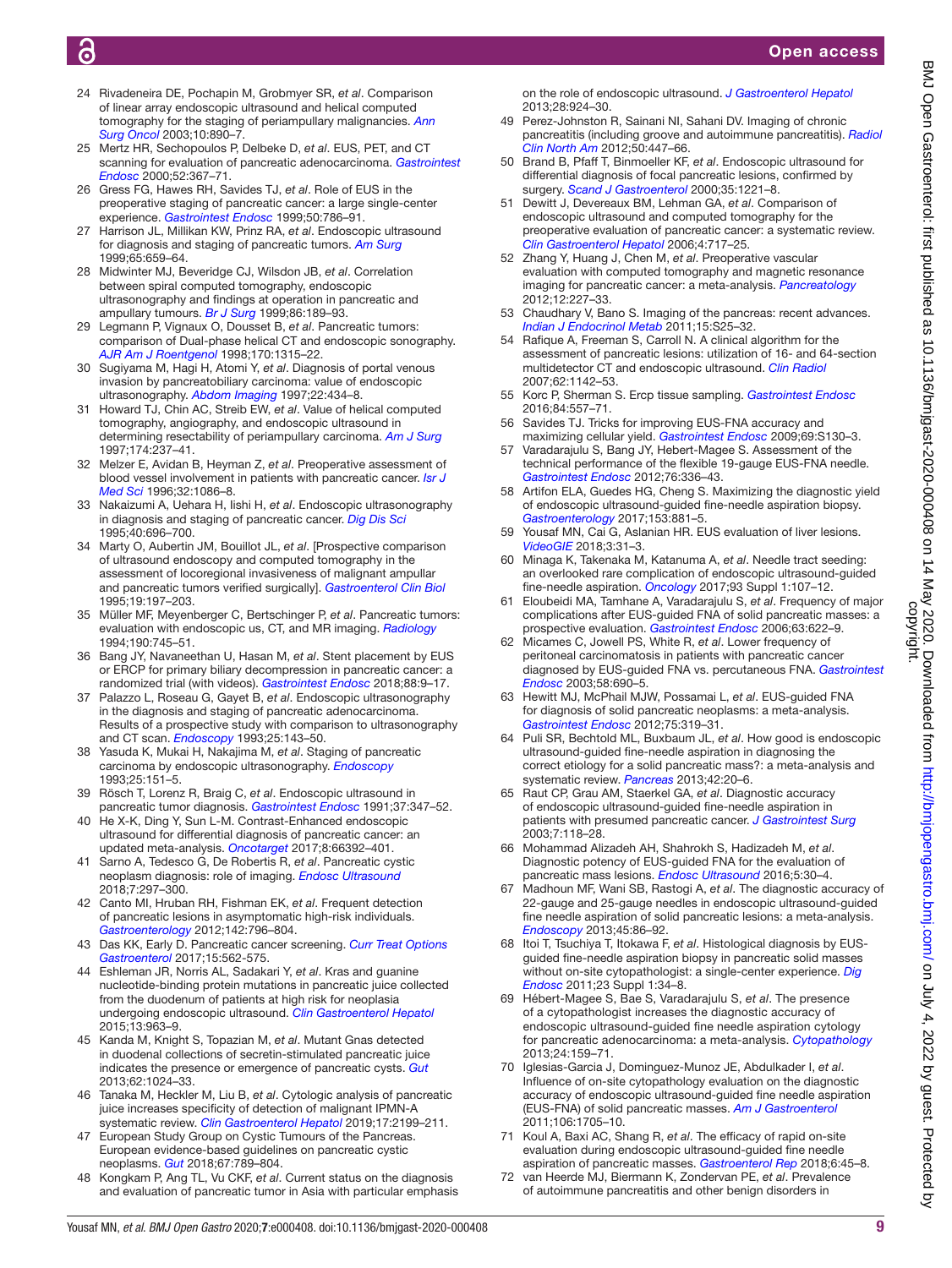pancreatoduodenectomy for presumed malignancy of the pancreatic head. *[Dig Dis Sci](http://dx.doi.org/10.1007/s10620-012-2191-7)* 2012;57:2458–65.

- <span id="page-9-0"></span>73 de la Fuente SG, Ceppa EP, Reddy SK, *et al*. Incidence of benign disease in patients that underwent resection for presumed pancreatic cancer diagnosed by endoscopic ultrasonography (EUS) and fineneedle aspiration (FNA). *[J Gastrointest Surg](http://dx.doi.org/10.1007/s11605-010-1196-9)* 2010;14:1139–42.
- 74 Bang JY, Hebert-Magee S, Navaneethan U, *et al*. Randomized trial comparing the Franseen and Fork-tip needles for EUS-guided fine-needle biopsy sampling of solid pancreatic mass lesions. *[Gastrointest Endosc](http://dx.doi.org/10.1016/j.gie.2017.11.036)* 2018;87:1432–8.
- 75 Mohan BP, Shakhatreh M, Garg R, *et al*. Comparison of Franseen and fork-tip needles for EUS-guided fine-needle biopsy of solid mass lesions: a systematic review and meta-analysis. *[Endosc](http://dx.doi.org/10.4103/eus.eus_27_19)  [Ultrasound](http://dx.doi.org/10.4103/eus.eus_27_19)* 2019;8:382-391.
- 76 Panic N, Larghi A. Techniques for endoscopic ultrasoundguided fine-needle biopsy. *[Gastrointest Endosc Clin N Am](http://dx.doi.org/10.1016/j.giec.2013.08.010)* 2014;24:83–107.
- <span id="page-9-1"></span>77 Bang JY, Hawes R, Varadarajulu S. A meta-analysis comparing procore and standard fine-needle aspiration needles for endoscopic ultrasound-guided tissue acquisition. *[Endoscopy](http://dx.doi.org/10.1055/s-0034-1393354)* 2016;48:339–49.
- <span id="page-9-8"></span>78 Rodrigues-Pinto E, Grimm IS, Baron TH. Endoscopic ultrasound fine-needle aspiration vs. fine-needle biopsy: tissue is always the issue. *[Endosc Int Open](http://dx.doi.org/10.1055/s-0041-110952)* 2016;4:E506–7.
- 79 Bang JY, Hebert-Magee S, Navaneethan U, *et al*. EUS-guided fine needle biopsy of pancreatic masses can yield true histology. *[Gut](http://dx.doi.org/10.1136/gutjnl-2017-315154)* 2018;67:2081.
- <span id="page-9-2"></span>80 Cheng B, Zhang Y, Chen Q, *et al*. Analysis of fine-needle biopsy vs fine-needle aspiration in diagnosis of pancreatic and abdominal masses: a prospective, multicenter, randomized controlled trial. *[Clin Gastroenterol Hepatol](http://dx.doi.org/10.1016/j.cgh.2017.07.010)* 2018;16:1314–21.
- <span id="page-9-5"></span>81 Vanbiervliet G, Napoléon B, Saint Paul MC, *et al*. Core needle versus standard needle for endoscopic ultrasound-guided biopsy of solid pancreatic masses: a randomized crossover study. *[Endoscopy](http://dx.doi.org/10.1055/s-0034-1377559)* 2014;46:1063–70.
- <span id="page-9-3"></span>82 van Riet PA, Larghi A, Attili F, *et al*. A multicenter randomized trial comparing a 25-gauge EUS fine-needle aspiration device with a 20-gauge EUS fine-needle biopsy device. *[Gastrointest Endosc](http://dx.doi.org/10.1016/j.gie.2018.10.026)* 2019;89:329-339.
- <span id="page-9-4"></span>83 Wang J, Wu X, Yin P, *et al*. Comparing endoscopic ultrasound (EUS)-guided fine needle aspiration (FNA) versus fine needle biopsy (FNB) in the diagnosis of solid lesions: study protocol for a randomized controlled trial. *[Trials](http://dx.doi.org/10.1186/s13063-016-1316-2)* 2016;17:198.
- <span id="page-9-6"></span>84 Lee YN, Moon JH, Kim HK, *et al*. Core biopsy needle versus standard aspiration needle for endoscopic ultrasound-guided sampling of solid pancreatic masses: a randomized parallel-group study. *[Endoscopy](http://dx.doi.org/10.1055/s-0034-1377558)* 2014;46:1056–62.
- <span id="page-9-7"></span>85 Strand DS, Jeffus SK, Sauer BG, *et al*. EUS-guided 22-gauge fineneedle aspiration versus core biopsy needle in the evaluation of solid pancreatic neoplasms. *[Diagn Cytopathol](http://dx.doi.org/10.1002/dc.23116)* 2014;42:751–8.
- <span id="page-9-9"></span>86 Kitano M, Kamata K, Imai H, *et al*. Contrast-Enhanced harmonic endoscopic ultrasonography for pancreatobiliary diseases. *[Dig](http://dx.doi.org/10.1111/den.12454)  [Endosc](http://dx.doi.org/10.1111/den.12454)* 2015;27 Suppl 1:60–7.
- <span id="page-9-10"></span>87 Dietrich CF, Braden B, Hocke M, *et al*. Improved characterisation of solitary solid pancreatic tumours using contrast enhanced transabdominal ultrasound. *[J Cancer Res Clin Oncol](http://dx.doi.org/10.1007/s00432-007-0326-6)* 2008;134:635–43.
- <span id="page-9-11"></span>88 Mohamed RM, Yan BM. Contrast enhanced endoscopic ultrasound: more than just a fancy Doppler. *[World J Gastrointest](http://dx.doi.org/10.4253/wjge.v2.i7.237)  [Endosc](http://dx.doi.org/10.4253/wjge.v2.i7.237)* 2010;2:237–43.
- <span id="page-9-12"></span>89 Becker D, Strobel D, Bernatik T, *et al*. Echo-enhanced colorand power-Doppler EUS for the discrimination between focal pancreatitis and pancreatic carcinoma. *[Gastrointest Endosc](http://dx.doi.org/10.1067/mge.2001.115007)* 2001;53:784–9.
- 90 Hocke M, Menges M, Topalidis T, *et al*. Contrast-Enhanced endoscopic ultrasound in discrimination between benign and malignant mediastinal and abdominal lymph nodes. *[J Cancer Res](http://dx.doi.org/10.1007/s00432-007-0309-7)  [Clin Oncol](http://dx.doi.org/10.1007/s00432-007-0309-7)* 2008;134:473–80.
- 91 Mei S, Wang M, Sun L. Contrast-Enhanced EUS for differential diagnosis of pancreatic masses: a meta-analysis. *[Gastroenterol](http://dx.doi.org/10.1155/2019/1670183)  [Res Pract](http://dx.doi.org/10.1155/2019/1670183)* 2019;2019:9.
- 92 Hu D-M, Gong T-T, Zhu Q. Endoscopic ultrasound elastography for differential diagnosis of pancreatic masses: a meta-analysis. *[Dig](http://dx.doi.org/10.1007/s10620-012-2428-5)  [Dis Sci](http://dx.doi.org/10.1007/s10620-012-2428-5)* 2013;58:1125–31.
- 93 Mei M, Ni J, Liu D, *et al*. EUS elastography for diagnosis of solid pancreatic masses: a meta-analysis. *[Gastrointest Endosc](http://dx.doi.org/10.1016/j.gie.2012.09.035)* 2013;77:578–89.
- 94 Li X, Xu W, Shi J, *et al*. Endoscopic ultrasound elastography for differentiating between pancreatic adenocarcinoma and inflammatory masses: a meta-analysis. *[World J Gastroenterol](http://dx.doi.org/10.3748/wjg.v19.i37.6284)* 2013;19:6284–91.
- <span id="page-9-13"></span>95 Janssen J, Schlörer E, Greiner L. EUS elastography of the pancreas: feasibility and pattern description of the normal pancreas, chronic pancreatitis, and focal pancreatic lesions. *[Gastrointest Endosc](http://dx.doi.org/10.1016/j.gie.2006.12.057)* 2007;65:971–8.
- <span id="page-9-14"></span>96 Hirche TO, Ignee A, Barreiros AP, *et al*. Indications and limitations of endoscopic ultrasound elastography for evaluation of focal pancreatic lesions. *[Endoscopy](http://dx.doi.org/10.1055/s-2008-1077726)* 2008;40:910–7.
- 97 Iwashita T, Doi S, Yasuda I. Endoscopic ultrasound-guided biliary drainage: a review. *[Clin J Gastroenterol](http://dx.doi.org/10.1007/s12328-014-0467-5)* 2014;7:94–102.
- <span id="page-9-15"></span>98 Yarmohammadi H, Covey AM. Percutaneous biliary interventions and complications in malignant bile duct obstruction. *[Chin Clin](http://dx.doi.org/10.21037/cco.2016.10.07)  [Oncol](http://dx.doi.org/10.21037/cco.2016.10.07)* 2016;5:68.
- 99 Nennstiel S, Weber A, Frick G, *et al*. Drainage-related complications in percutaneous transhepatic biliary drainage: an analysis over 10 years. *[J Clin Gastroenterol](http://dx.doi.org/10.1097/MCG.0000000000000275)* 2015;49:764–70.
- <span id="page-9-16"></span>100 Salerno R, Davies SEC, Mezzina N, *et al*. Comprehensive review on EUS-guided biliary drainage. *[World J Gastrointest Endosc](http://dx.doi.org/10.4253/wjge.v11.i5.354)* 2019;11:354–64.
- <span id="page-9-17"></span>101 Khashab MA, Messallam AA, Penas I, *et al*. International multicenter comparative trial of transluminal EUS-guided biliary drainage via hepatogastrostomy vs. choledochoduodenostomy approaches. *[Endosc Int Open](http://dx.doi.org/10.1055/s-0041-109083)* 2016;4:E175–81.
- 102 Poincloux L, Rouquette O, Buc E, *et al*. Endoscopic ultrasoundguided biliary drainage after failed ERCP: cumulative experience of 101 procedures at a single center. *[Endoscopy](http://dx.doi.org/10.1055/s-0034-1391988)* 2015;47:794–801.
- 103 Wang K, Zhu J, Xing L, *et al*. Assessment of efficacy and safety of EUS-guided biliary drainage: a systematic review. *[Gastrointest](http://dx.doi.org/10.1016/j.gie.2015.10.033)  [Endosc](http://dx.doi.org/10.1016/j.gie.2015.10.033)* 2016;83:1218–27.
- 104 Paik WH, Lee TH, Park DH, *et al*. EUS-Guided biliary drainage versus ERCP for the primary palliation of malignant biliary obstruction: a multicenter randomized clinical trial. *[Am J](http://dx.doi.org/10.1038/s41395-018-0122-8)  [Gastroenterol](http://dx.doi.org/10.1038/s41395-018-0122-8)* 2018;113:987–97.
- 105 Park JK, Woo YS, Noh DH, *et al*. Efficacy of EUS-guided and ERCP-guided biliary drainage for malignant biliary obstruction: prospective randomized controlled study. *[Gastrointest Endosc](http://dx.doi.org/10.1016/j.gie.2018.03.015)* 2018;88:277–82.
- <span id="page-9-18"></span>106 Baars JE, Kaffes AJ, Saxena P. EUS-guided biliary drainage: a comprehensive review of the literature. *[Endosc Ultrasound](http://dx.doi.org/10.4103/eus.eus_105_17)* 2018;7:4–9.
- 107 Gupta K, Perez-Miranda M, Kahaleh M, *et al*. Endoscopic ultrasound-assisted bile duct access and drainage: multicenter, long-term analysis of approach, outcomes, and complications of a technique in evolution. *[J Clin Gastroenterol](http://dx.doi.org/10.1097/MCG.0b013e31828c6822)* 2014;48:80–7.
- 108 Vila JJ, Pérez-Miranda M, Vazquez-Sequeiros E, *et al*. Initial experience with EUS-guided cholangiopancreatography for biliary and pancreatic duct drainage: a Spanish national survey. *[Gastrointest Endosc](http://dx.doi.org/10.1016/j.gie.2012.08.001)* 2012;76:1133–41.
- <span id="page-9-19"></span>109 Oh D, Park DH, Song TJ, *et al*. Optimal biliary access point and learning curve for endoscopic ultrasound-guided hepaticogastrostomy with transmural stenting. *[Therap Adv](http://dx.doi.org/10.1177/1756283X16671671)  [Gastroenterol](http://dx.doi.org/10.1177/1756283X16671671)* 2017;10:42–53.
- <span id="page-9-20"></span>110 Kahaleh M, Artifon ELA, Perez-Miranda M, *et al*. Endoscopic ultrasonography guided biliary drainage: summary of Consortium meeting, may 7th, 2011, Chicago. *[World J Gastroenterol](http://dx.doi.org/10.3748/wjg.v19.i9.1372)* 2013;19:1372–9.
- <span id="page-9-21"></span>111 Verna EC, Dhar V. Endoscopic ultrasound-guided fine needle injection for cancer therapy: the evolving role of therapeutic endoscopic ultrasound. *[Therap Adv Gastroenterol](http://dx.doi.org/10.1177/1756283X08093887)* 2008;1:103–9.
- <span id="page-9-22"></span>112 Lennon AM, Newman N, Makary MA, *et al*. EUS-guided tattooing before laparoscopic distal pancreatic resection (with video). *[Gastrointest Endosc](http://dx.doi.org/10.1016/j.gie.2010.07.023)* 2010;72:1089–94.
- <span id="page-9-23"></span>113 Farrell JJ, Sherrod A, Parekh D. EUS-guided fine-needle tattooing for preoperative localization of early pancreatic adenocarcinoma. *[Gastrointest Endosc](http://dx.doi.org/10.1016/j.gie.2008.03.1069)* 2009;69:176–7.
- 114 DiMaio CJ, Nagula S, Goodman KA, *et al*. EUS-guided fiducial placement for image-guided radiation therapy in Gi malignancies by using a 22-gauge needle (with videos). *[Gastrointest Endosc](http://dx.doi.org/10.1016/j.gie.2010.01.003)* 2010;71:1204–10.
- 115 Varadarajulu S, Trevino JM, Shen S, *et al*. The use of endoscopic ultrasound-guided gold markers in image-guided radiation therapy of pancreatic cancers: a case series. *[Endoscopy](http://dx.doi.org/10.1055/s-0029-1243989)* 2010;42:423–5.
- 116 Du Y-Q, Li Z-S, Jin Z-D. Endoscope-assisted brachytherapy for pancreatic cancer: from tumor killing to pain relief and drainage. *[J](http://dx.doi.org/10.4161/jig.1.1.14596)  [Interv Gastroenterol](http://dx.doi.org/10.4161/jig.1.1.14596)* 2011;1:23–7.
- <span id="page-9-24"></span>117 Jin Z, Du Y, Li Z, *et al*. Endoscopic ultrasonography-guided interstitial implantation of iodine 125-seeds combined with chemotherapy in the treatment of unresectable pancreatic carcinoma: a prospective pilot study. *[Endoscopy](http://dx.doi.org/10.1055/s-2007-995476)* 2008;40:314–20.
- <span id="page-9-25"></span>118 Wyse JM, Carone M, Paquin SC, *et al*. Randomized, double-blind, controlled trial of early endoscopic ultrasound-guided celiac plexus neurolysis to prevent pain progression in patients with newly